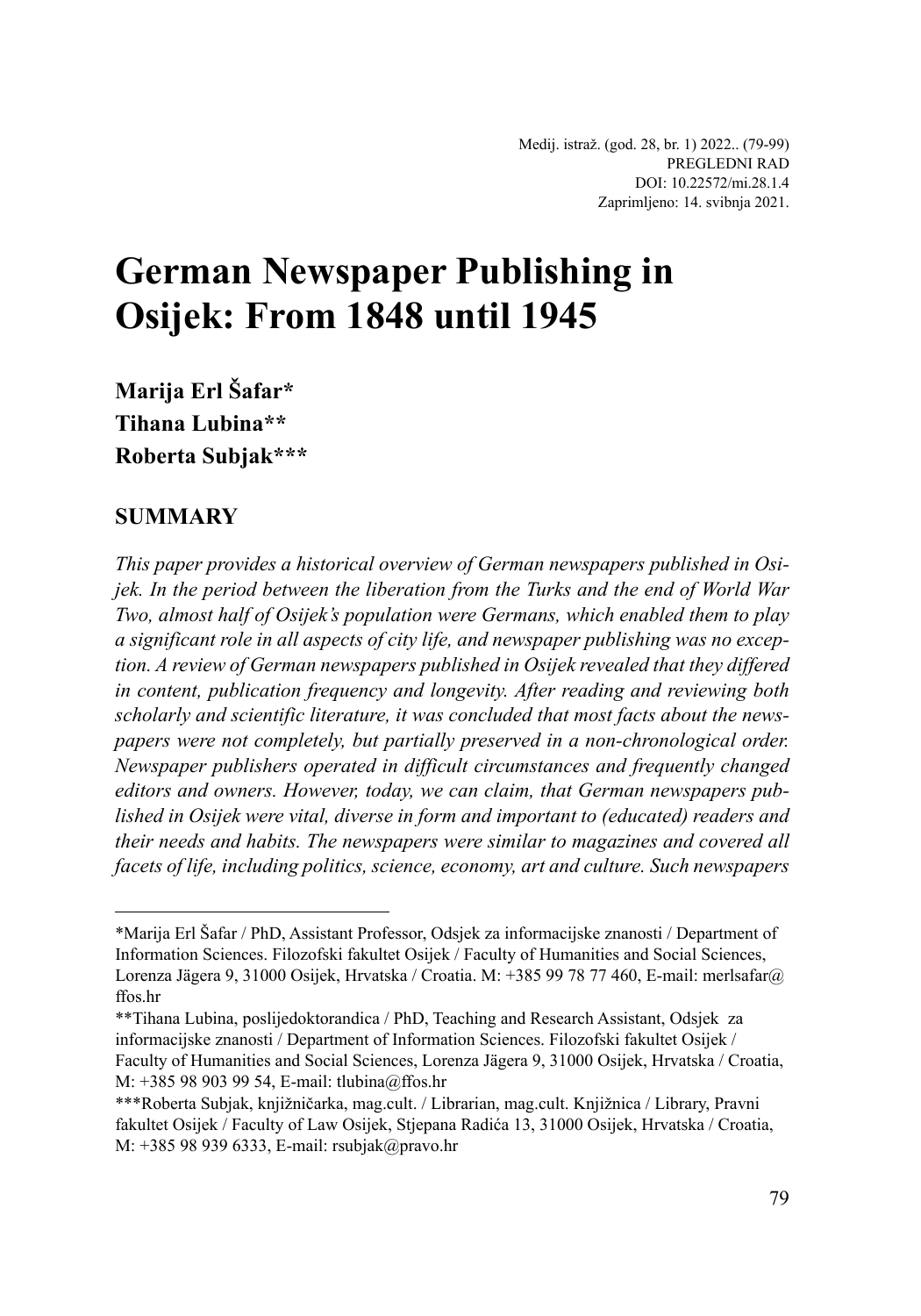*covered everything their readership might find interesting, and many Croats contributed to those German newspapers as associates.* 

*This paper is based on the review of research and scholarly and scientific papers. The intention was to follow the logical and chronological structure of German newspapers.*

*Keywords:* newspaper publishing, German language, Osijek, cultural history, 1848-1945

# **Introduction**

Since liberation from the Turkish rule and until WW2, the Germans in Osijek (and most of its surroundings) constituted almost a half of the population (Geiger, 1991:329), which inevitably led to them having a major role in all segments of the city life including the development of newspaper publishing. A great insight in social and cultural life of Osijek citizens can be gained from the German language newspapers which differed in content, frequency and longevity. Nevertheless, they all had an important impact on the life of Osijek citizens. Unfortunately, a lot of data about the journals has not been preserved, and some of them have survived only partially. Additional problems are the chronological inconsistencies of the data, and the publishers themselves who frequently changed editors and owners (Levak, 2013:248).

### **The beginnings of German newspaper publishing in Osijek**

Knowing that the first secular publisher in Osijek dates to 1775 when Martin Divald purchased the Franciscan printers, it is easy to calculate that newspaper publishing in Slavonia lagged behind other parts of Croatia. More than three decades had passed from the first Zagreb papers (*Ephemerides Zagrabiense*, 1771) to 1813 when Friedrich Christian Zink (the guardian of the underage Martin Alojzije Divald) asked for the permission for a German weekly paper *Wochenschrift fuer Esseck alle Staende in Esseck und der umligenden gegend* (Weekly Journal for all Classes in Osijek and the Surroundings). In spite of him listing all the objective circumstances which had led him in that direction (in Slavonia there was no such type of paper which would serve the community by informing the citizens about different decisions, and useful, educational and entertaining contributions, and economy and employment rather than politics), his request was turned down, just as the one submitted in 1835, by Martin Alojzije Divald, for *Wochenblatt von und fuer Esseck* (Weekly Paper on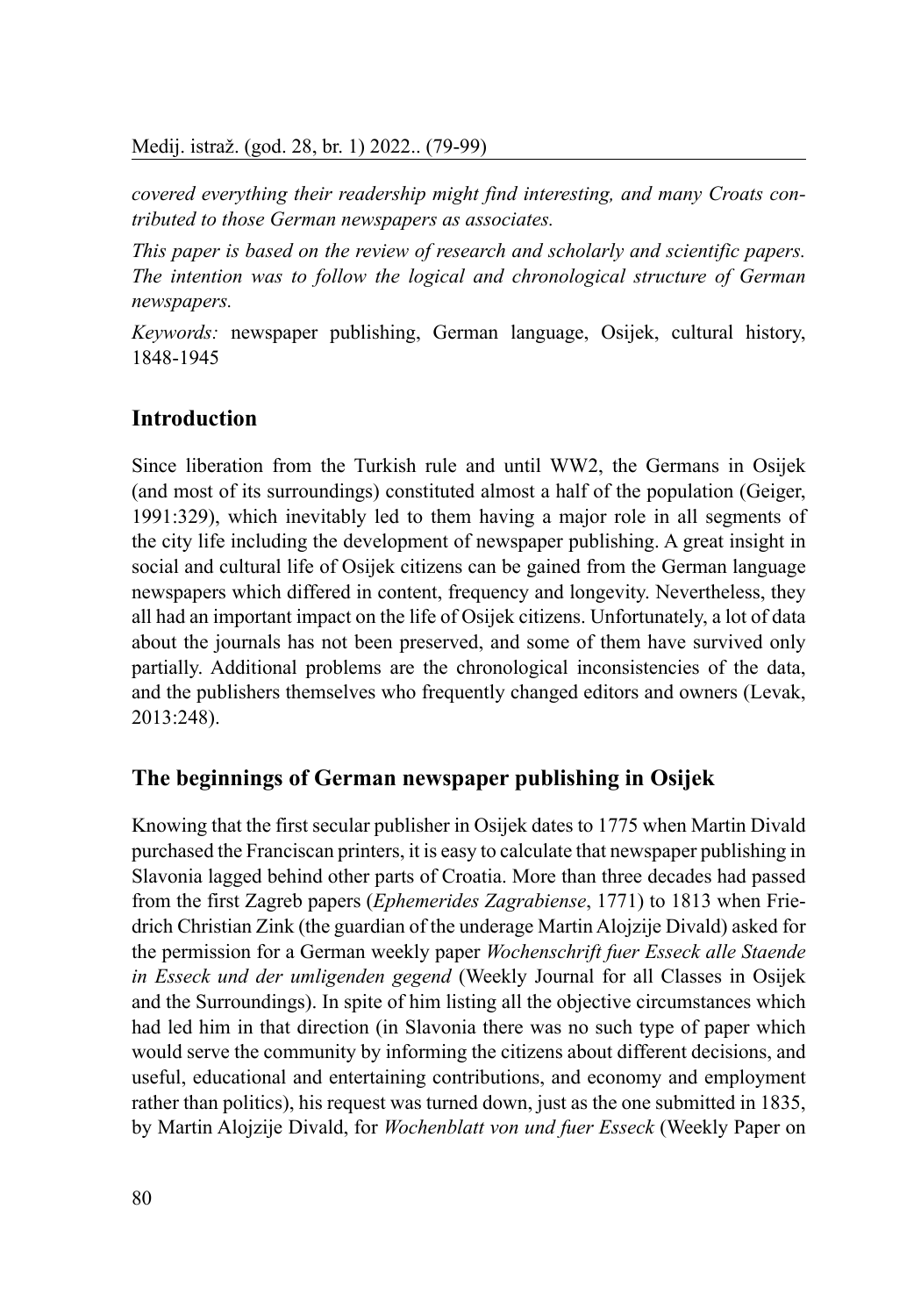and for Osijek). The same was the fate of the request by A. E. Neuwirth to publish *Slawonische allgemeine Zeitung* (General Slavonian Newspaper) two years later (Fruk, 1998:79-80).

It was not only the requests to publish German language papers that were rejected – requests for publishing Croatian papers were also turned down, all with the explanation by the Royal Council (*Kraljevsko namjesničko vijeće*) that Osijek and its surroundings already had/received enough journals in the requisite languages (Vinaj, 2002:171). Of course, that was not true: regardless of the number of papers received there was no single one with the news from the city and its surroundings, whether political, business or cultural — the need for which grew as fast as the city itself.

# **German newspaper publishing in Osijek from its beginnings to WW1**

Between the end of the  $19<sup>th</sup>$  and beginning of the  $20<sup>th</sup>$  century Osijek becomes the biggest and most developed business center — only second to Zagreb. That is probably also the time when it reaches its social and cultural peak (Fruk, 2000:129; Živaković-Kerže, 1996:14). That development was instrumental to newspaper publishing. In that period Osijek had more than 30 papers in Croatian or German. Their frequency and longevity varied, and only a part of them are preserved and accessible today (Vinaj, 1998:3).

The first German language newspaper, whose program of action was declared on April 21, 1848, was published under the name *Der Volksredner fuer Vaterland, Freiheit und Gesetz, fuer Kunst, Gewerbe und Wissenschaft* (Popular Speaker for Homeland, Freedom and Law, for Art, Trade and Science). The first regular issue of that newspaper came out on June 5, and the paper was printed by printer Carl Dragutin Divald. It used to come out twice a week, Monday and Thursday, in the so called "magazine style". The editor was an ex-actor Emanuel Dornau. Without any literary tendencies, he was openly pro-Hungarian aiming at well-to-do German speaking citizens in Tvrđa and Donji Grad (Vinaj, 2002:171). Because of its orientation, *Der Volksredner* was a failed political manifesto, without much resonance with the readers. Nevertheless, this paper has an important place in the history of Osijek journalism (Fruk, 1998:79) and the local history because, besides different news, we can read from them about the relations, debates and struggles between the pro-Hungarians and the Illyrians (Laszowski, 1923 cited in Vinaj, 2002:171-172). The last,  $17<sup>th</sup>$ , issue of the paper was published on August 19, 1848. (Levak, 2013:256). In the subsequent 16 years no papers were published in Osijek, until January 3, 1864,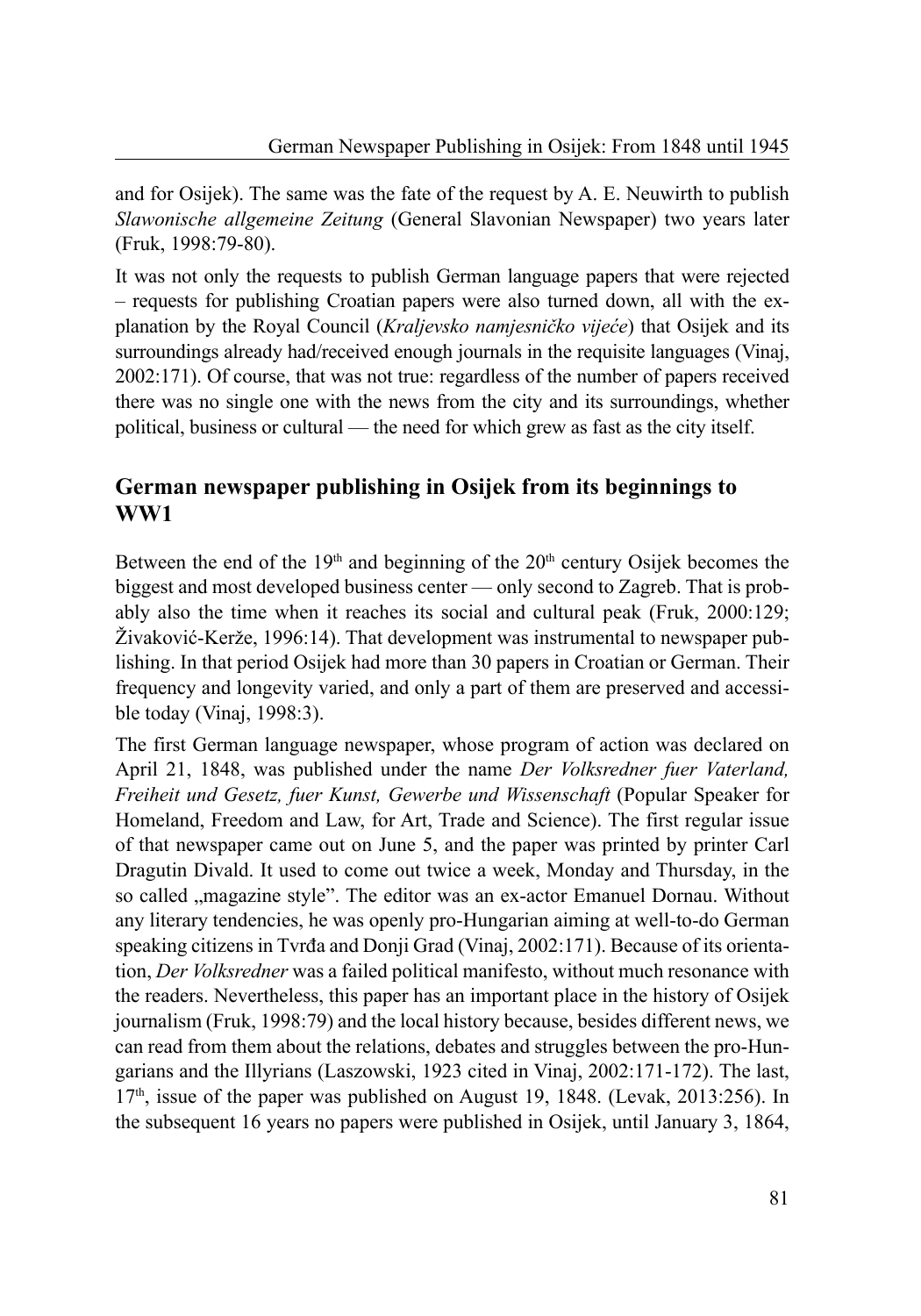when Dragutin Carl Lehman, having purchased the print from the Divald family, starts publishing a commercial paper titled *Esseker Lokalblatt und Landbote. Belletristiche Wochenschrift fuer Kunst, Industrie, Handel, Gewerbe and Landwirtschat*  (Osijek Local Newspaper and Courier. Weekly Fiction Paper on Art, Industry, Trade and Agriculture). The paper was published twice a week, it had correspondents from Vienna and Budapest, it had a rich ad section advertising local produce and services, as well as those from the whole Monarchy. The most interesting section was The Notices following the daily events in Osijek (fairs, theatres, balls, train timetables, even the instructions to clear the snow…). Besides the advertising and official notices sections, each issue carried the timely Editorial, regular sections Feuilleton (Feature), Wochenchronick (Weekly Chronicle), Geschaeftsberichte (Business Reports), Esseker Bummler (Osijek Walker – edited by Geza Berger – an ironic and sharp commentary on everyday life of the citizens) and others (Vinaj, 2002:172). The chief editor Geza Berger states that the purpose of the paper is not spreading the city gossip but, instead, "increasing the people's education, triggering the ability for the sublimely beautiful" (Obad, 1989:20). As early as in the second year (issue 53 of July 3, 1864), the paper becomes more official, changes the concept and the subtitle: *Organ fuer amtliche Verordnungen, Kunst, Industrie, Handel, Gewerbe, Landwirtschaft und Unterhaltung* (Paper for Official Regulations, Art, Industry, Trade, Agriculture and Entertainment). The first and responsible editor was Carl Lehman who, however, made no impact on the paper, whereas the real mover and shaker and the most productive author was Hans Wawerka. He devoted his whole life to journalism and published numerous contributions of questionable quality, because they were written with very specific objectives and for entertaining the readership (Obad, 1989:32).

One of the most read columns was that of Eseker Bummler (Osijek Walker) which was a kind of a "humorously critical chronicle of the everyday life". In the funny, sharp and pointed anecdotes, the readers could recognise their fellow citizens (Vinaj, 2002:172). Those contributions well depicted the provincial and spiritual atmosphere of the small city of Osijek (Obad, 1989:21).

It is important to observe that this paper was socially engaged and attempted to implement progressive ideas (Obad, 1989:20). It was also a kind of initiator of the public discourse: in its well-read column Offener Sprechsaal (Open Conference Room) it published the letters from individuals and institutions related to then current events in the city, which were then responded to by the referenced people (Obad, 1989:21).

This German language newspaper lasted five years (according to some even six) and was the first local-to-Osijek newspaper which today reveals the life and the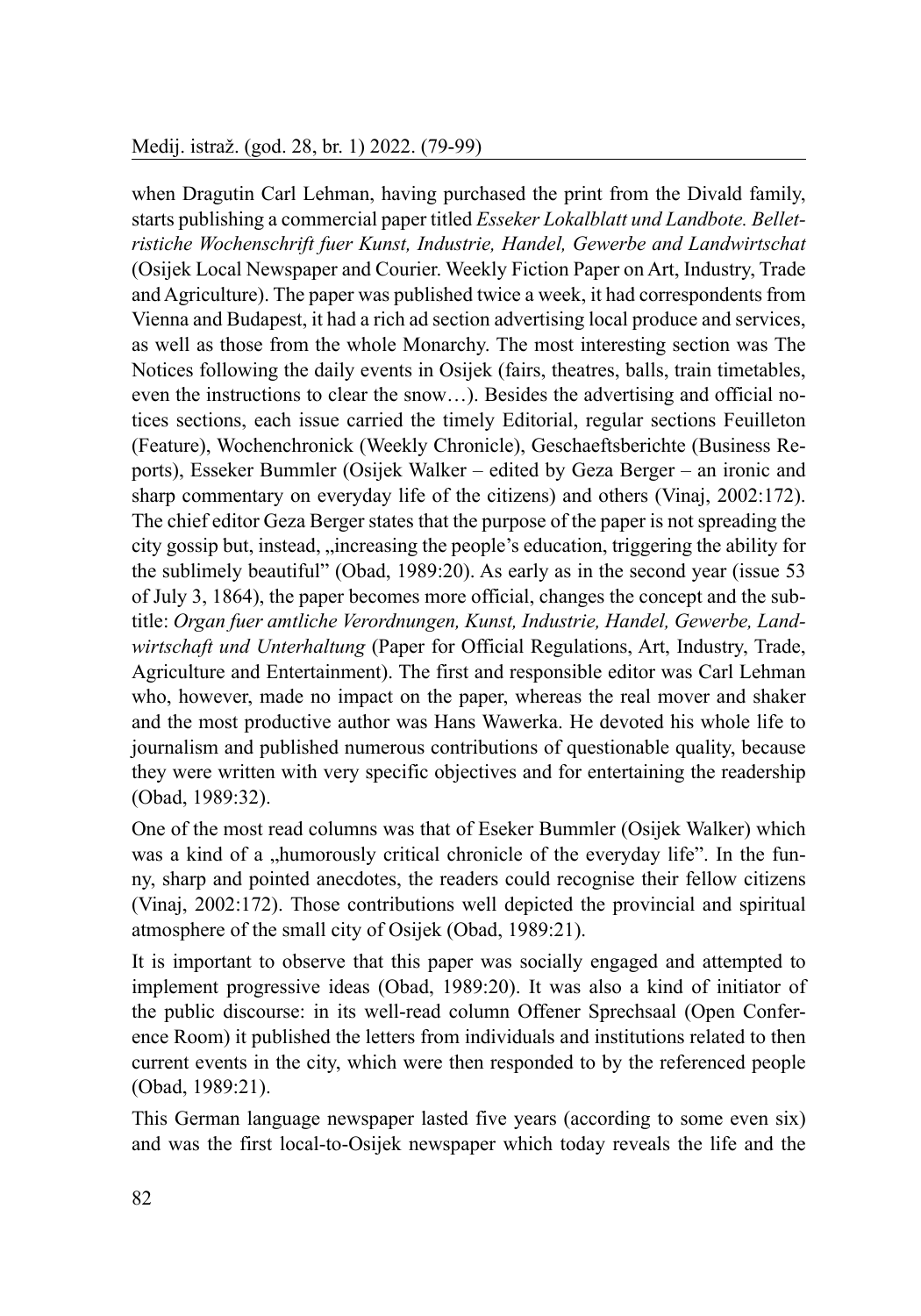"breathing" of the city. Being the first, it had some beginners' weaknesses but was genuinely locally focused, and dealt with the themes attractive to the locals. It was oriented towards the culture and its issues, and nurtured a serious "essay concept with a few but well-founded and generalising contributions" (Obad, 1989:32) which made it more akin to a magazine than a newspaper. The last issue of the paper was published on December 12, 1869.

On July 18 (or 19), 1868 a new paper was first issued: *Die Drau: Organ fuer Politik and Wirtschaft* (The Drava: Politics and Economy Paper) with Gustav Wagner and Jakob Frank being the publishers, owners and editors. The paper was started as the voice of unionist Slavonic aristocracy, to trigger the parliament discussion about Croatian-Hungarian Settlement and to assist the approval of the Settlement's (Horvat, 2003:202). The paper was also the starting point for Josip Frank, who later became the founder of the The Pure Party of Rights (*Čista stranka prava*). Besides those pragmatic goals there was a long-term one: locally shaping the pro-Hungarian thinking. During its first year, the newspaper had only four pages containing the news from politics, business, banking as well as the current news relevant to the social and cultural life in the city and beyond. Besides the usual columns, Politische Rundschau (Political Review), Journalschau (Magazine Review), Neuigkeiten (News), Slavonischer Landwirth (Slavonian Farmer), Geschaefts-Ausweis (Business Pass) and Gemeinderatsitzung (The Local Council Meeting), this paper reported from the Vienna's stock-exchange, Osijek Savings Bank, as well as meteorological data and river levels. Several years later, the volume doubles with new columns. An increase in reporters' alertness is also noticeable: regular reporting from Austro-Hungarian Monarchy, the wars at the time, events nearby and far away, serialised novels or poems written by Osijek people… An interesting column also appears: Offener Sprechsaal where citizens publish their own articles and advertisements; the editors decline any responsibility for the contents thereof. In the 80' the advertisements take more and more space in the paper, so the issue of December 21, 1884 had just three pages of edited text and nine pages of advertisements. In the 90's the page headers start having the paper title, location, date and page number. New typesetting is being introduced instead of hard-to-read gothic letters. In the 20<sup>th</sup> century the columns with biggest longevity are: Volkswirtschaftliches (Economics), Feuilleton (Feature), Literarisches (Literary), Local Nachrichten (Local News), Theater (Theatre), Provinz Chronic (Province Chronicle) …

It is important to say that since May 18, 1885, 19 issues titled *Osječki list: pučki organ za narodno-gospodarstvenu politiku, pouku i zabavu* (Osijek Paper: Folk Paper on National and Economic Policy, Education and Entertainment) were (supposedly) published, as an attachment to *Die Drau* paper, in the Croatian language edited by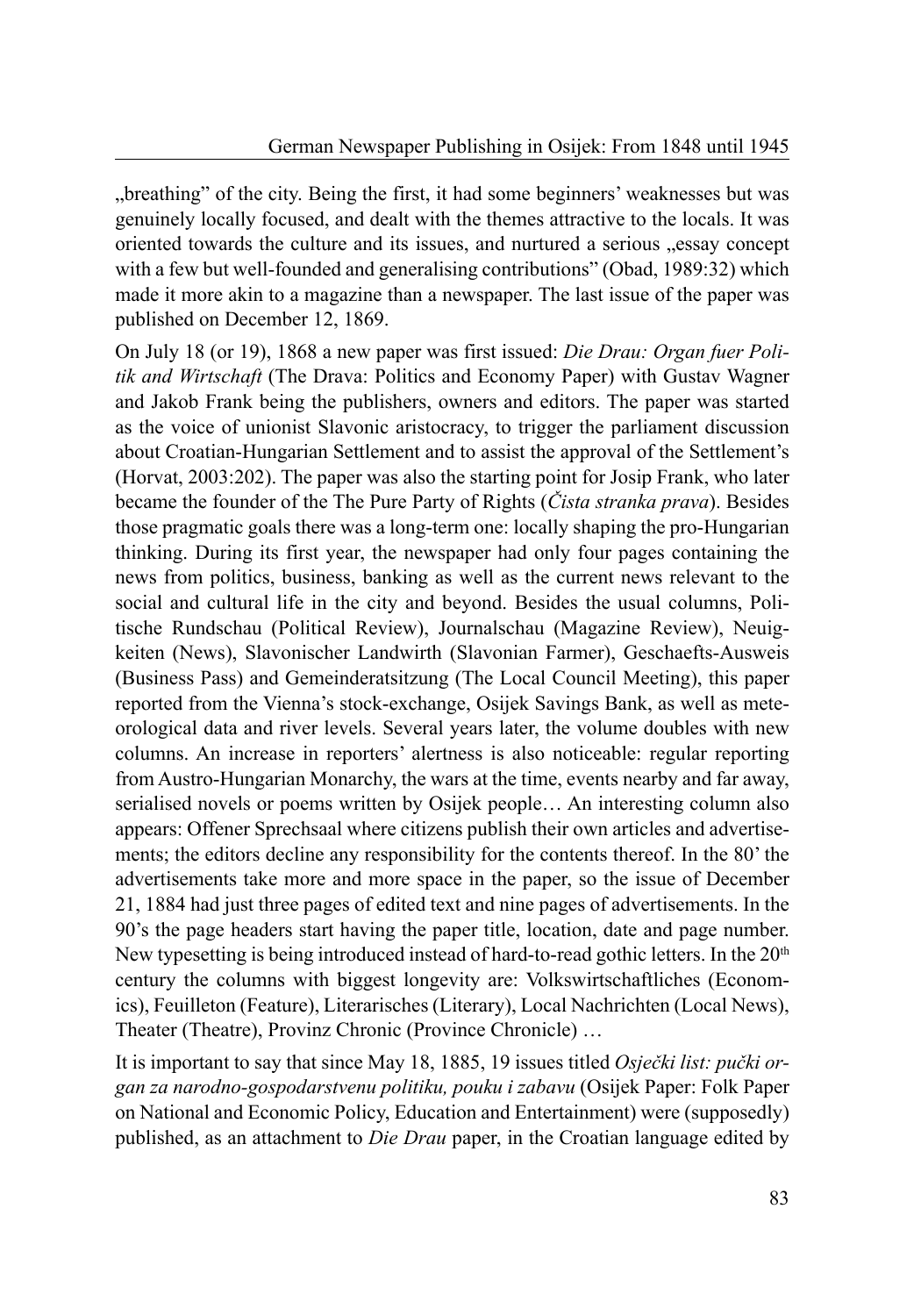Julije Pfeiffer. Even in later years there were some news and attachments in Croatian (Mlikota, 2011:86). During the Ban (Viceroy) Ivan Mažuranić governance *Die Drau* papers used to be banned and even confiscated (during 1876, out of 60 issues as many as 41 were confiscated) because of problems with the State Attorney General. Until 1907 the paper was issued three times a week (Wednesday, Friday and Sunday). This paper was also printed by Lehman's printers using gothic script, without pagination or data about issuing frequency.

From 1907 onwards *Die Drau* was a daily paper. A year later it starts with photos, illustrations and cartoons. As of 1909, next to the German city name Esseg, the Croatian name Osijek starts to appear in brackets. In 1914 the German name disappears! Also, *Die Drau* was politically (pro-Hungarian) (Malbaša, 1978:31) and market oriented (Levak, 2013:262) which had nothing in common with other newspapers of the time, least of which the motive. Nevertheless, they were competitors and did not tolerate each other. The other two German magazines published at the time — *Esseker Lokalblatt und Landbote* (Osijek Local Paper and Courier) and *Esseker allgemeine illustrierte Zeitung* (Osijek General Illustrated Newspaper) nurtured literary and journalistic form, while *Die Drau* was a modern political newspaper whose pages also included news from politics, economy, culture, social events, stock market reports, weather conditions and advertisements (Levak, 2013:262-263).

The original *Die Drau* ceases publishing in 1929, but it is being talked about again in 1932, in somewhat different form, when mentioning the  $60<sup>th</sup>$  anniversary of its publication. The paper gets taken over by the *Die Drau* consortium, headed by Bela Frank (the owner of the new printers). The subtitle is changed to *Unabhaengiges Tagblatt* (Independent Daily Paper). It is being published daily (except Sundays and holidays), and using Latin script. The reason for the second start is the disappointment with the economic and political situation in the country, that brought Osijek closer to being a rural rather than urban area.

There is no certain data, but it would appear that *Die Drau* finally ceases in 1938<sup>1</sup>. Zlata Živaković-Kerže mentions, in the book "S tradicionalnih na nove puteve", that *Die Drau* survived as long as 61 years by changing editors, printers and owners. No matter which language it was published in, no other Osijek paper achieved such longevity (Živaković-Kerže, 1999:96). *Die Drau* with its specific characteristics was a real Slavonian paper and, in spite of being very locally focused, it had never been a victim of local passions, including the relationship with the Serbs. This is extra evidence that this paper did not follow Khuen's policy of stirring up inter-national intolerance (Obad, 1989:36). Through the passage of time, *Die Drau* grew to be the leading Slavonian paper. Frequently it generated interest in the Capital, primarily because of its pro-Hungarian orientation. During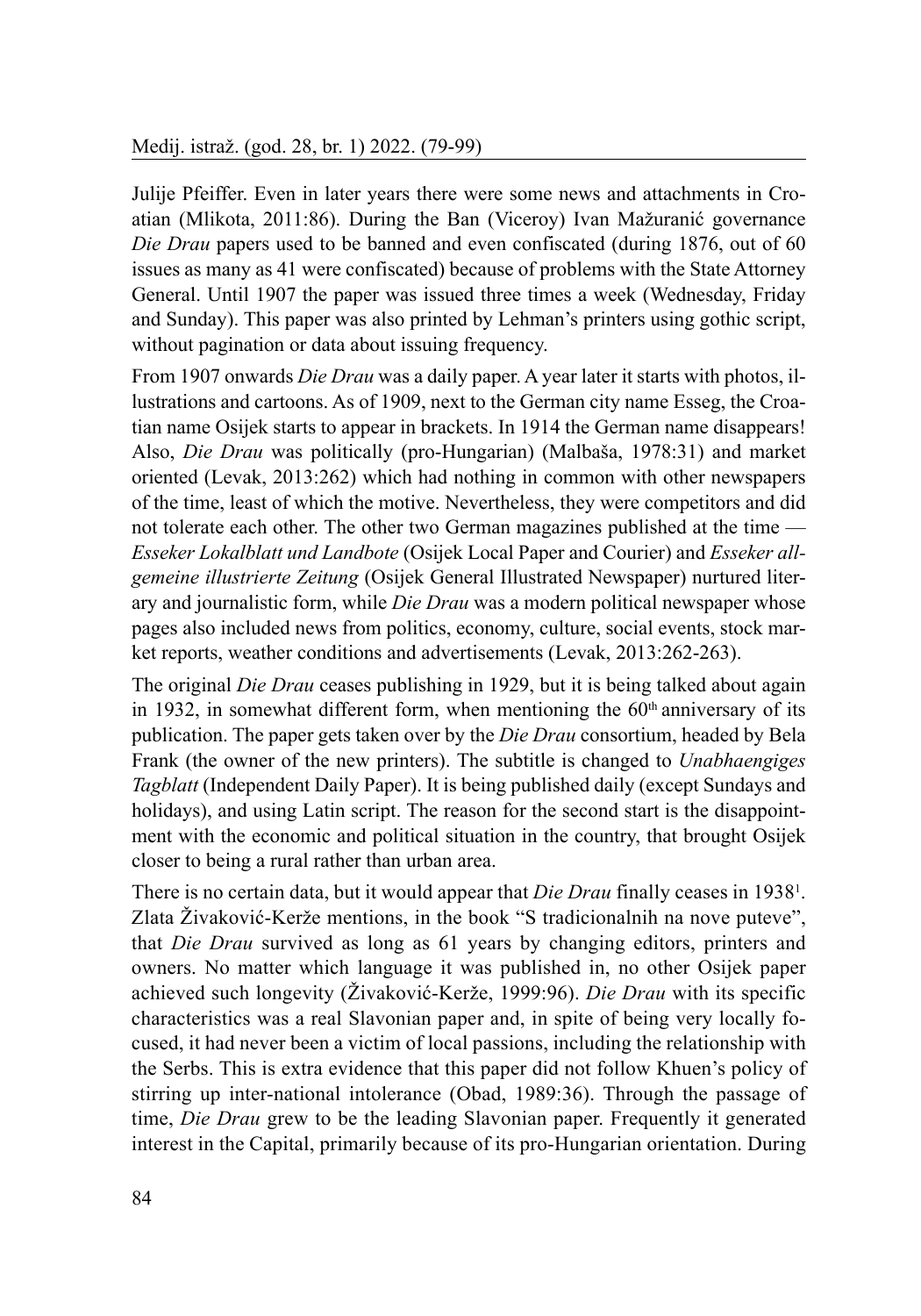the Ivan Mažuranić governance, the paper lost its common importance and its editors used to end up in prisons. There is a possibility that it was because of their pro-Hungarian orientation, but also because Josip Frank, one of the editors and owners, "attacked Mažuranić completely personally and without meaning. When Mažuranić was succeeded by Pejačević, *Die Drau* stopped attacking the government and started attacking the opposition because of the principles it defended under Mažuranić" (Horvat, 2003:221).

During the Ban (Viceroy) Count Károly Khuen-Héderváry governance it blossomed again and became a proper pro-regime paper. Its humorous editor and reporter Julius Pfeifer had the Ban's (Viceroy) personal backing; therefore, he had first-hand knowledge about the things which would happen and reported important information even before the Capital's papers. Because of its orientation, *Die Drau* was involved in a lasting and very sharp disagreement with the Croatian opposition, thereby frequently ending up in the centre of media attention, also being punished and censored. The paper was so firm in its orientation that, even after Khuen's departure in 1903, it declined to accept his (and their) defeat (Obad, 2014:20).



However, setting the political orientation aside, the paper very consistently fought for all forms of culture. Today, without its detailed and competent portraits of cultural events, it would be hard to picture how Osijek transitioned from a rather unappealing trade town into a modern city open to all artistic manifestations (Obad, 2014:20).

Figure 1 *Die Drau*, front page *Source*: Museum of Slavonia (Osijek), Newspaper Collection

On January 19, 1869 another German language newspaper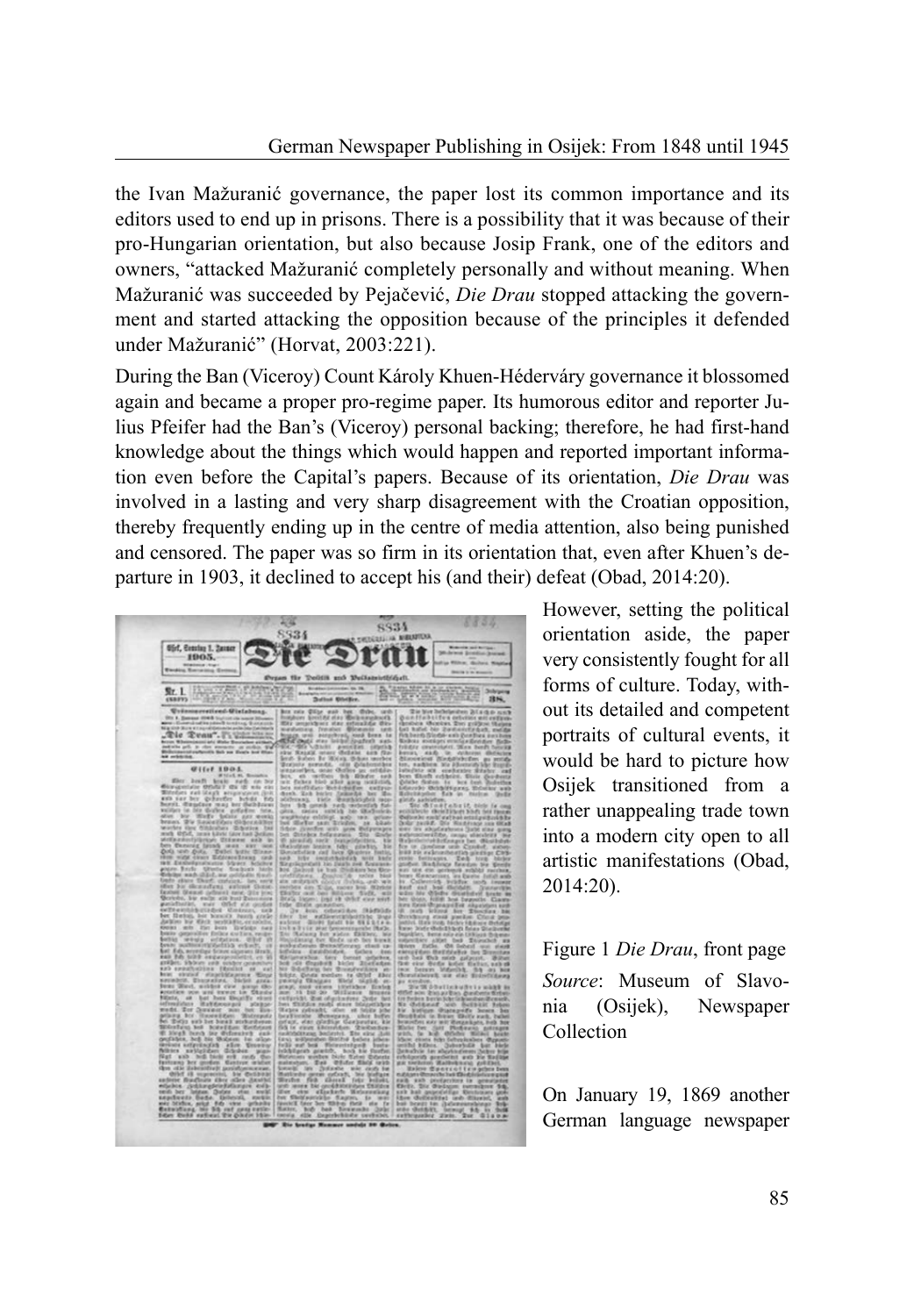#### Medij. istraž. (god. 28, br. 1) 2022. (79-99)

was launched: *Esseker Allgemeine Illustrierte Zeitung* (Osijek General Illustrated Newspaper) (Fruk, 1998:82) the editor of which was also Carl Lehman. The paper was being issued "every eight days" which in practice meant weekly. Although only 27 issues were published, the paper has a special place in the history of Croatian journalism because it was the first illustrated magazine not only in Osijek but also in Croatia2 . The first two pages with exotic photos were published in Leipzig, and the rest in Osijek. The magazine mimicked German magazines with respect to the amount of the news about the culture, published novels in tomes, ethnographical and other columns, but it was very much tied to the local environment (it published local news, even the translations of the poems and articles with Slavonia as a theme). The competitors called it a failed section of the Leipzig magazine, but the interest in photography was stronger than criticism. To be able to accurately estimate the value of this paper it is necessary to know three facts. First, until *Esseker Allgemeine Illustrierte Zeitung* appeared, other magazines had only occasional illustrations. Second, the illustrated *Dom i svijet* (Home and World) appeared almost two decades later in Zagreb; and the third, Lehman bought the illustrations abroad and their quality was superb (Malbaša, 1978:31).



Figure 2 *Esseker Allgemeine Illustrierte Zeitung*, front page

*Source*: Museum of Slavonia (Osijek), Newspaper Collection

The same year of the birth of *Esseker Allgemeine Illustrierte Zeitung*, another paper appeared: *Slavonia Fruher der Syrmier Bote* (Slavonian Dawn of the Syrmium Courier), the owner, publisher and responsible editor was J. F. Wawerka. In fact, this paper was started a year earlier, on August 30, 1868 in Vukovar, in the press of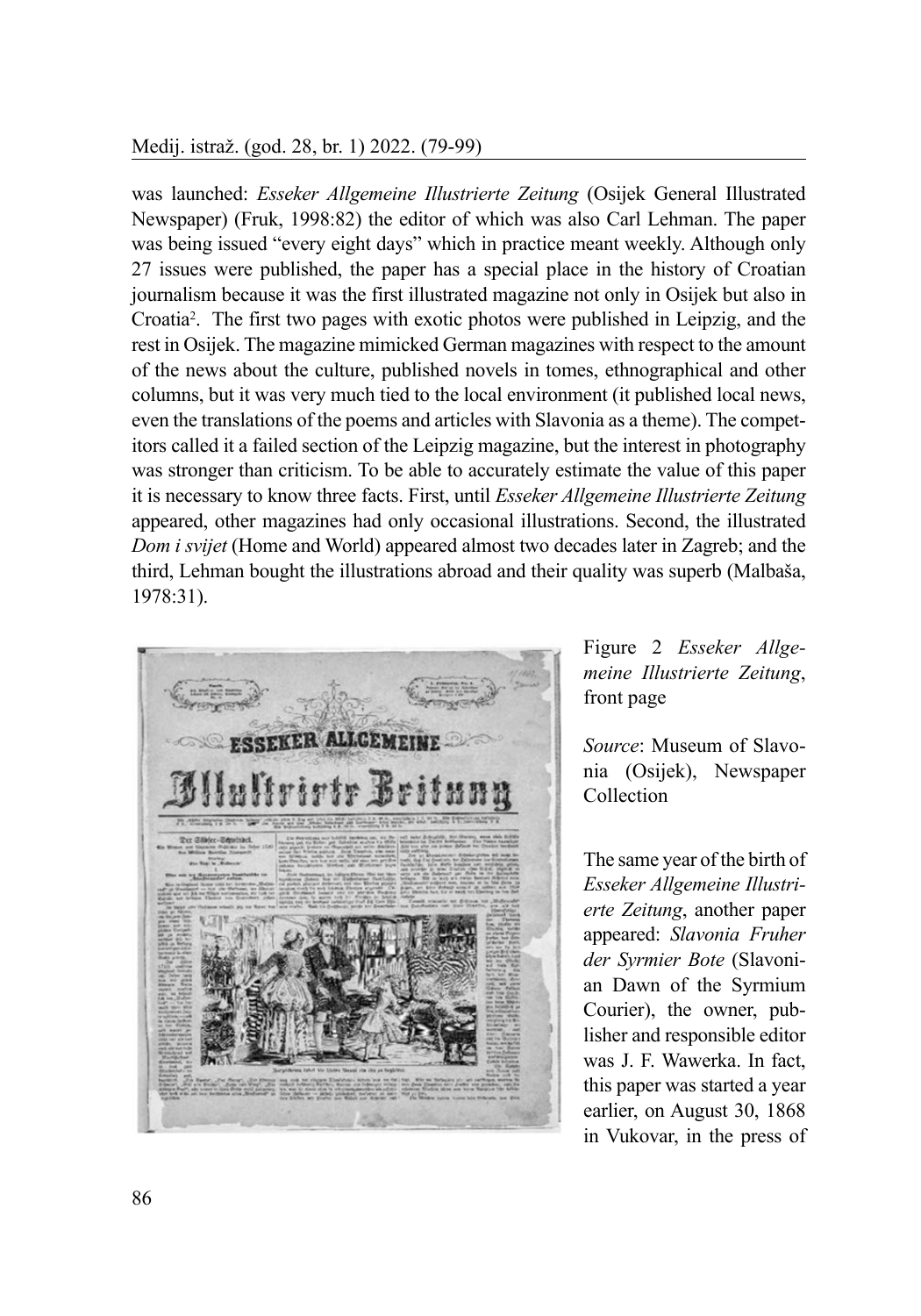Ignjat (Vatroslav) Mederšicki, under another title — *Der Syrmier Bote* (Syrmium Courier), but the state of the economy made him move to Osijek. It happened, that four German language papers existed in Osijek simultaneously, but only briefly, from March 11 to May 27, 1869. This indicates the level of journalism (in Osijek). Sadly, *Slavonia* lasted only slightly more than two months (Fruk, 1997:31).

*Esseker Tagblatt: Organ fuer Volksinteressen* (Osijek Daily Paper: Public Interests Newspaper) is the first daily paper in Osijek, being published every day of the week except for Mondays. Its publication started in 1874, the responsible editor was N. B. Biedersfeld, and the printer was Carl Sandor. Although the editorial column of every paper wrote about its difficulties, the desire was not to deal with the politics but with the economy. *Esseker Tagblatt* thought that hard-working businessmen and real traders, industrial growth, education… contributed more to the country because those were the confirmations of civic motif (Fruk, 1998:82).

The columns in the paper were Original Korrespondenzen (Original Correspondence), Rundschau (Overview), Tagesneugkeiten (Daily News), Briefkasten der Redaktion (Readers' Letters), Volkswirtschaft (National Economy), Feuilleton (Feature)… (Fruk, 2000:130-137). It is clear that in those years the offering of papers was bigger than the demand; this paper managed to survive only a month, from July 1 to July 30, 1875, i.e. only 26 issues were published, none of which have been preserved.

*Esseker Zeitung: Organ fuer Politik Volkswirtschaft und Unterhaltung* (Osijek Newspaper: Paper for Politics, National Economy and Entertainment) was the opposition paper which brought together the media and ideological opponents of *Die Drau* newspaper. In the available resources there are numerous contradictions regarding the start of publishing, and considering that the portal of the National and University Library in Zagreb, Old Croatian Newspapers, states that only the first issue has been described, and that it was published in 1874, we will assume that is correct. The newspaper was being issued for five years, on Sundays and Tuesdays, until October 2, 1879. The owner was I. V. Hamann, and it was printed by Dragutin Sandor (who specifically bought the presses to be able to print an opposition paper). The paper had an attachment every Sunday: *Illustrierte beletristiche sonntags Beillage der Esseker Zeitung*  (Illustrated Sunday Fiction Attachment to the Osijek Newspaper); also there was a serialized novel *Zwei Spieler* (Two Players) attached (Vinaj, 1998:18).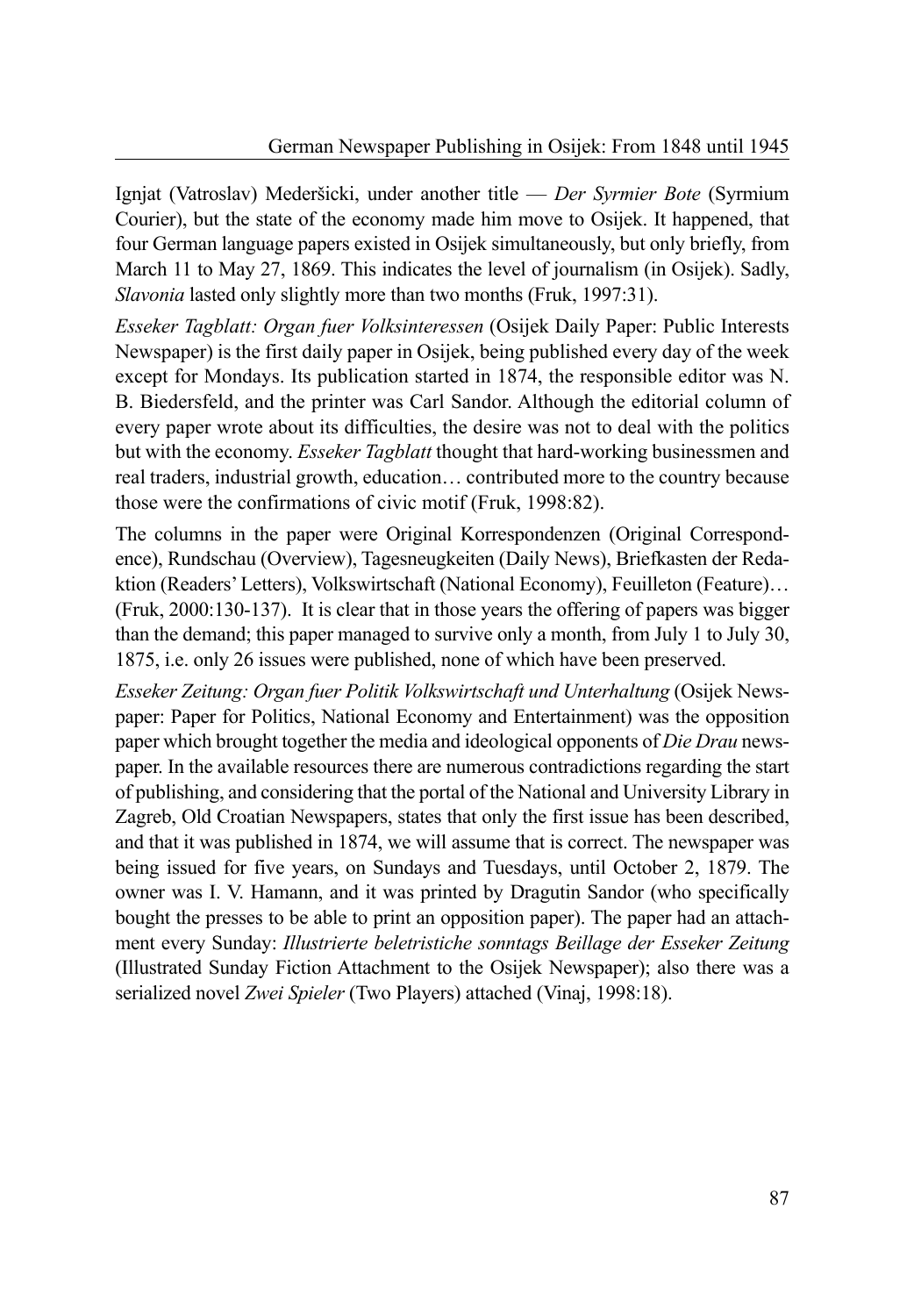Figure 3 *Esseker Zeitung*, front page

*Source*: Museum of Slavonia (Osijek), Newspaper Collection

October 1, 1885 sees the start of *Slavonische Presse* (*Slavonian Papers*)*.* The paper was being issued three times a week (Tuesday, Thursday and Sunday), and its publisher and printer was Dragutin Carl Laubner. *Slavonische Presse* was a modern media edited, for the first four years, by Victor Hahn; and then by Carl Benda, the man who wrote superbly and whose impact on the paper made it well known. Benda nurtured the theatre and literary criticism. He is



best known for his spoofs about the life in Osijek and the title of which mimicked Berger's City Walks. In a humoristic manner he described the cultural and ordinary events in the city life, and made satirical comments on societal anomalies as well; even today they help us gain a picture of the life of the city and its inhabitants (Obad, 1989:50). As of 1893, the paper becomes a political diary which preserves, for the history, important events and a turbulent period of the city. It is important to mention that despite being published in the German language, it was rather pro-Croatian. As of March 1, 1920 it becomes a weekly publication with a reduced extent; and after the departure of Carl Benda to *Die Drau* (July, 1920) the editing is taken over by Stjepan Freuenheim, who was not very much liked because of his rather sharp tongue. Through the society development and strengthening of the city political scene, papers aligned to political parties start to appear, even in the Croatian language, and *Slavonische Presse* had to adjust: political news become the top stories, it becomes important to be first with a story, so the reporters had to go onto the streets. As Croatian language newspapers started to appear, the printing and selling of *Slavonische Presse* weakened (Vinaj, 2002:174); we are led to believe that it most probably ceased by 1929. Without knowing the exact longevity, the paper did last for a long time which confirms its quality. *Slavonische Presse* was a modern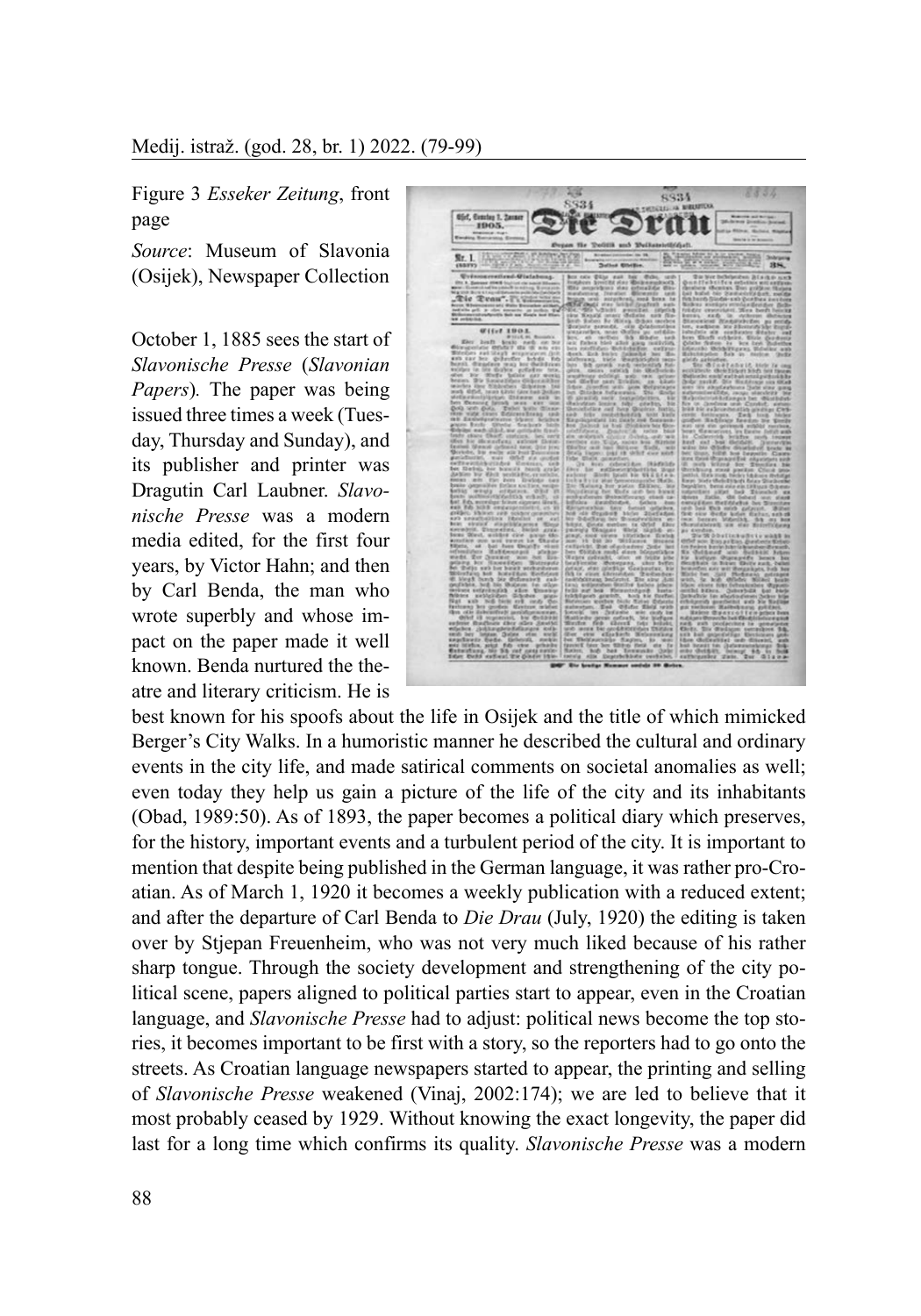paper with the feeling for real news.

It was a three-column paper in Gothic script which, to start with, had the following sections: Feuilleton (Feature), Politische Nachrichten (Political News), Tagesneuigkeiten (Daily News), Telegraphisches Depeschen (Telegraphic Dispatch), Theater (Theatre), Kunst und Literatur (Art and Literature), Geschaefts Zeitung (Business Newspaper) and Vom Tage (Daily). Later, new sections appear: Offener Sprechsaal (Open Conference Room), for advertisements and citizens' thank-you letters; and Zuschriften (Replies) where one was able to present his/her opinions about the published texts etc.

Just like in *Die Drau*, the sections disappear and new ones are being created, but we concluded that the ones with the biggest longevity were the political (Politische Ueberblick), economics (Volkswirtschaftlisches) and the daily news (Tagesneuigkeiten), so the sections were created around their content (Selthofer, Jošavac, 2012:131- 133). *Slavonische Presse* also published feuilletons, theatre critiques as well as parts of stories. Another thing about this paper is that it was among the first ones to advocate the introduction of telephony and motivate the potential subscribers. Osijek got its telephone network in 1894, and on May 31 of the same year *Slavonische Presse* published the complete list of 77 subscribers (Belt, 2007:157-158). The paper had

a relatively low circulation, and its extent rarely went beyond the city boundaries. As it did not have the longevity of *Die Drau*, today it is considered to have been the second most important German language paper tied, by the content, to the city and the surrounding area.

Figure 4 *Slavonische Presse*, front page

*Source:* Museum of Slavonia (Osijek), Newspaper Collection

At the beginning of the 20th century the key characteristic of journalistic style is the reporting-political approach, and many new maga-

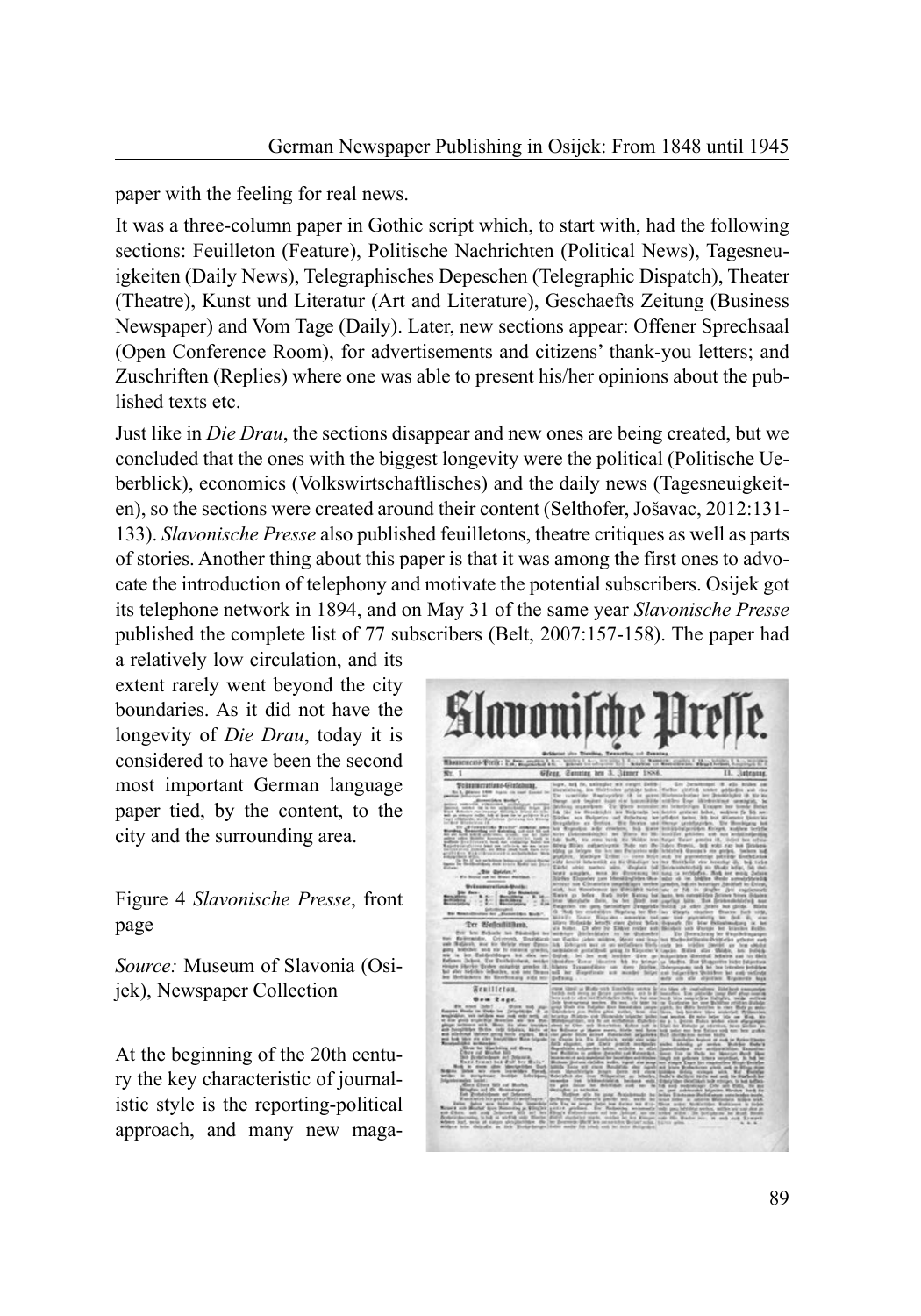Medij. istraž. (god. 28, br. 1) 2022. (79-99)

zines appeared. This led to a decrease in the significance of the German language and a reduction in the number of German language papers. On September 5, 1907 the Osijek workers started their own paper, the political weekly *Volksrecht: Organ der Sozialdemokratischen Partai* (Popular Law: Paper of the Social-Democratic Party)*.* There they demanded eight-hour workdays, the protection of workers, political equality of the Croatian proletariat and universal voting rights, similar to the ones existing in Hungary. The chief editor was Slavko Henč, and his offices were at 26 St. Rok Street (Pejić, 2010:42).

It was published on Thursdays and the first 14 issues (some claim 12) were printed in Zagreb, and thereafter by the Leopold Friedmann printers in Osijek. *Volksrecht* played an important part in raising the class awareness and the education of workers of the numerous German population in Osijek and Slavonia. The paper was being published until WW1 when it was terminated by the Decree of the Ban (Viceroy). Only a small number of copies have been preserved. It was restarted on December 23 of the same year, but then it lasted for a very short while (Vinaj, 1998:28).

# **Between two Wars (from 1918 to 1941)**

*Organisierter Arbeiter: Organ der unabhaengigen Gewerkschaftszentrale Jugoslawiens* (Organized Worker: the Voice of the Independent Trade Union Headquarters of Yugoslavia) had a short life, probably having started and ceased in the same year – 1928. Only three issues were published before the editors and distributors were arrested. The editor was Pavao Štark and the publisher was Ferdinand Kitter. It was being marketed as a revolutionary paper, dedicated to the working class and its struggle; it directly addressed German workers, peasants and day labourers (Fruk, 1997:29-34).

*Der Abend* (Evening Paper) was an independent newspaper started in 1929 and, in a way, it was the successor of *Die Drau*. It was edited by Lavoslav Selinger, and when it ceased the year after, Osijek was left without German language dailies. *Der Abend* shared the destiny of *Slavonische Presse*: with the appearance of Croatian language papers its scope was getting smaller and smaller, and the number of subscribers and readers lesser and lesser (Vinaj, 2002:174). Adding to that the beginnings of national organization, such a destiny could have been predicted. Everything left of the German language papers was re-directed to smaller and smaller readership.

*Slawonischer Volksbote: Wochenblatt der Deutschen in der Savebanschaft und Baranja* (Slavonian Courier: Weekly Newspaper of the Germans in the Saveban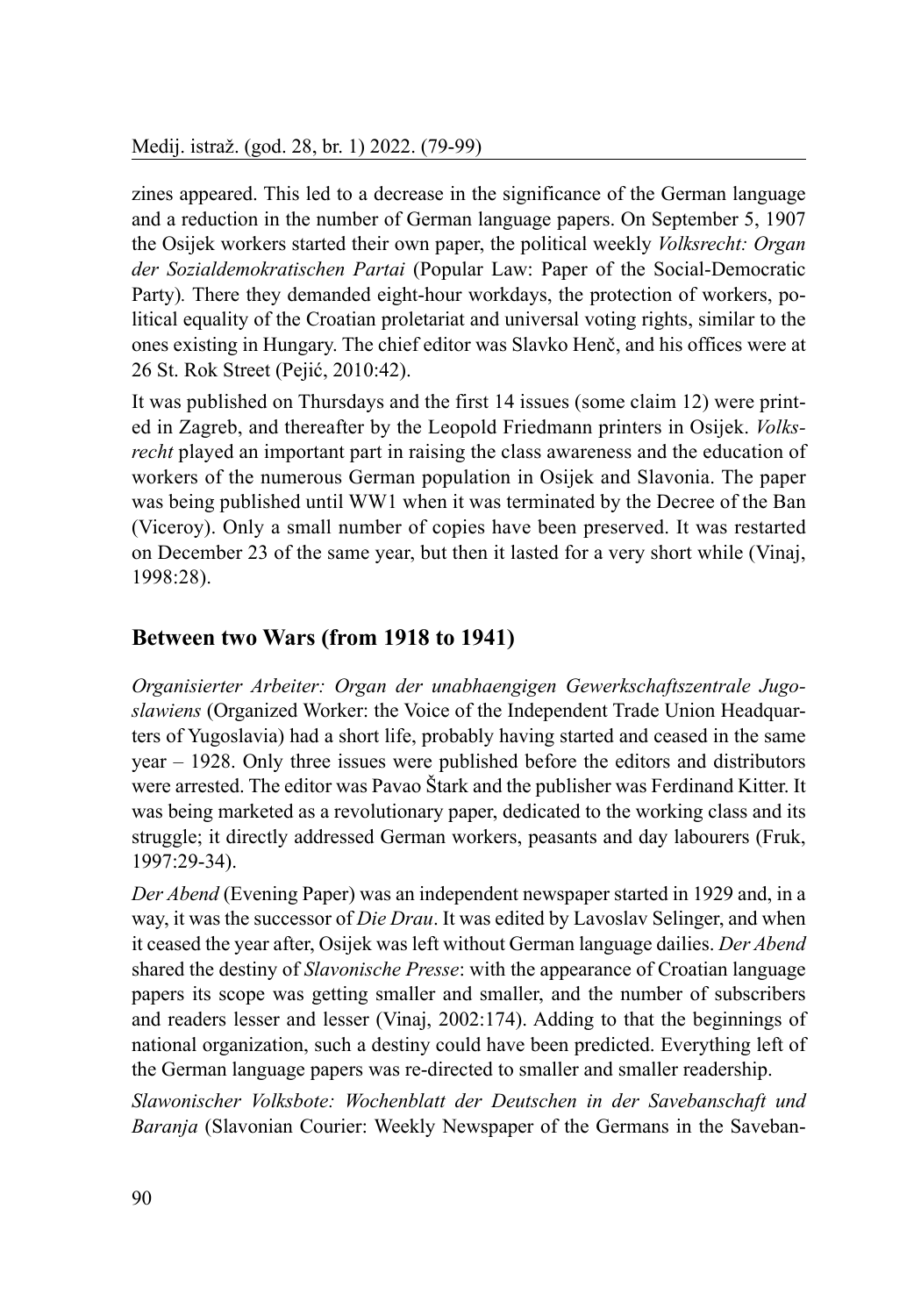schaft and Baranja) started on September 6, 1936 in Osijek. It was published weekly and, according to German resources, until December 25, 1941 (Slawonischer Volksbote). The Croatian resources claim it was October 17, 1944 instead (Vinaj, 2003:29). This is discussed in the next section because it was more important for that period.

# **German newspaper publishing in the Independent State of Croatia: from 1941 to 1945**

From the 1942 list of newspapers it can be seen that the Independent State of Croatia (ISC, Croatian: *Nezavisna država Hrvatska* (NDH), had 140 papers, of which 8 dailies, 25 weeklies in Zagreb and 17 in the provinces (Novak, 2007:156).

After the dissolution of ISC the majority of published copies were lost and it is very hard to access comprehensive and verified information about the papers; and the same was the case with other relevant data. It is possible that the big majority of those papers were of poor quality and short longevity (quality was proportional to longevity), but for researching into Osijek cultural history they are very important.

Contrary to the partisan papers, which were well researched after WW2, the ISC periodicals (in spite of numerous titles) appeared to be non-existent for our researchers. Putting aside the historical context, as well as the value of cultural situation in ISC, we must emphasize: "The new circumstances, after April 10, 1941, meant that the journalistic liveliness in Zagreb ceased, and almost all existing dailies and weeklies were stopped, whilst the new ones were government controlled and aligned to the goals of its propaganda agenda" (Sorokin, 2004:46).

Although the German language newspaper publishing had been well developed until WW2, the creation of ISC shaped the new, much more favorable conditions, therefore publishing German periodicals blossomed in the Osijek area, and the new titles appeared. There are several reasons for that. Firstly, ISC was a part of Third Reich joint forces. Secondly, significant German military and police forces were stationed in Osijek. Therefore, there was a bigger influx of everything German. Thirdly, German ethnic minority was numerous, well organized and had a special legal status, making it different from other minorities. This gave significant importance to the German language newspaper publishing.

In the following sections of this paper, two groups of contemporary German publishing will be listed based on varying criteria.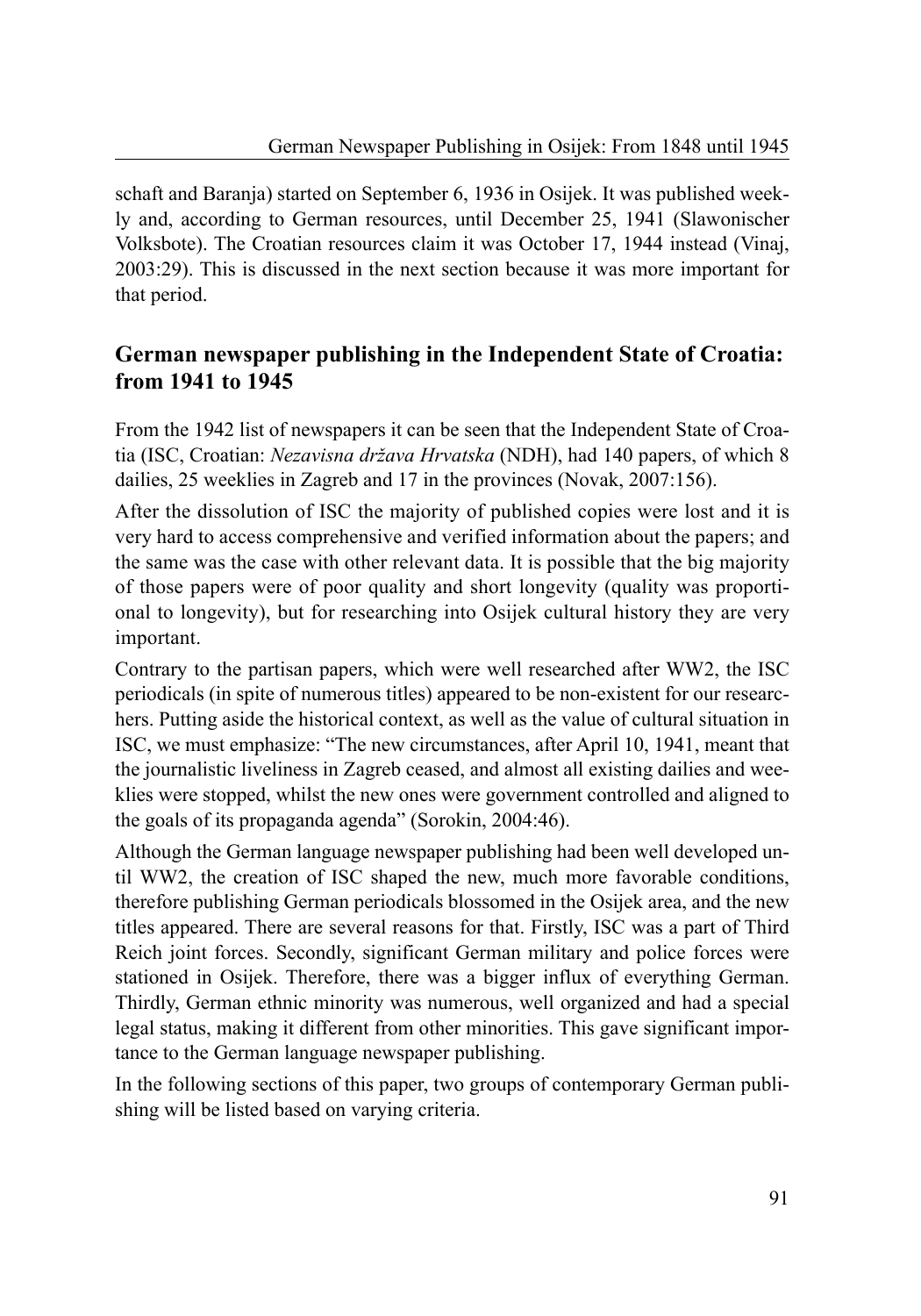# **Newspaper publishing and periodicals of the German ethnic minority (Deutsche Volksgruppe in Kroatien)**

This group was governed by the Office for journalism and propaganda of the German ethnic minority (Presse und Propagandaamt der Volksgruppenführung der Deutschen Volksgruppe in Kroatien) headquartered in Osijek and headed by Andreas Nikolaus Stötzer. The minority developed an extensive operation because the Office means were significant, including own printing machines and the publishers Druckerei und Verlag der Deutschen Volksgruppe in Kroatien, founded on April 12, 1941. Their publications, books, magazines, papers, etc. were printed there. By the mid-1942 the printers had some 50 employees and were situated at 26 Desatičina Street (Jareb, 2000:142-143).

Considering that the headquarters of the German ethnic minority were in Osijek, that is where the biggest number of German language papers were published (but not all of them). Here we shall mention just a few. *Slavonischer Volksbote* (Slavonian Courier) (Jareb, 2000:144-145) was the main and official informative-political weekly of the German ethnic minority. The paper was started between the two wars, in 1936, with the subtitle *Wochenblatt der Deutschen in der Savebanschaft und Baranja*. In 1941 the subtitle is changed to *Heimatblatt der Deutschen in Kroatien* (Homeland Journal of the Germans in Croatia), and later to *Grenzwacht* (Frontier Guard). It ceases on October 17, 1944, after being published every Friday, and towards the end even daily. The publisher was Branimir Altgayer, and the editor Andreas Nikolaus Stötzer. The main editorial was devoted to national and international news, and it had columns such as Volk an der Grenze (People on the Frontier) discussing the work and life of the German ethnic minority in ISC. The Front und Heimat (Front and Homeland) reported on contribution and participation of ethnic minority members in the war events, with a list of dead soldiers and civilians. Aus dem Seidlungsgebiet (From the Settlement Area) had the news from small places, whilst Essegger Nachrichten (Osijek News) reported from Osijek. Aus dem Wirtschaftsleben (From the Business Life) was about the business. The most important role of this weekly were the numerous contributions, some of which existed as free-standing papers. One of them was *Jugend an der Arbeit* (Youth at Work) that was the only one reporting about the German youth activities. Another was *Der schaffende Deutsche* (The Creative German) (published bi-weekly) which wrote about the position of German workers, their work and social rights and the role in business life. Also, there was *Deutsche Wirtschaft im Unabhaengigen Staate Kroatien* (German Economy in the Independent State of Croatia) (writing about the business issues of the German ethnic minority, as well as about the interaction with Croatian factors and with Germany<sup>3</sup>) (Jareb, 2000:145).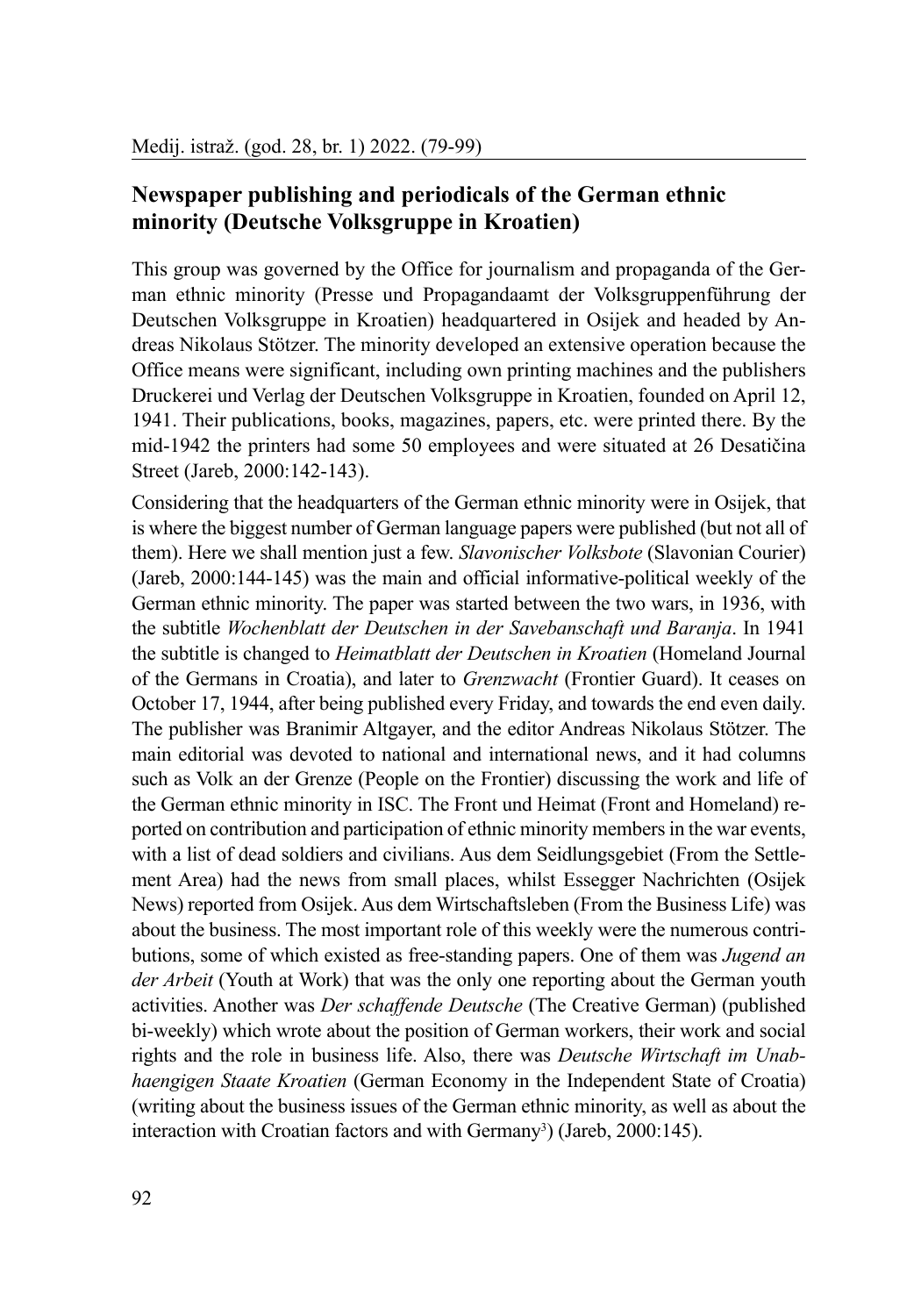*Neue Zeit: Bilderzeitschrift für die deutsche Familie in Kroatien* (New Time: Picture Magazine for the German Family in Croatia) was the main informational and entertainment weekly of the German ethnic minority. It was published between 1940 and 1944 in Osijek. It contained war reports but also the cultural and business events. The chief editor (and in 1941 the publisher) was Andreas Nikolaus Stötzer, and the owner and publisher was Propagandaamt der Volksgruppenfuehrung der Deutschen Volksgruppe in Kroatien. Besides *Grenzwacht,* this paper was the most important and most wide-spread paper dedicated to the German ethnic minority in this area. To start with, it was published every two months and later weekly … until it ceased in 1944. (Jareb, 2000:146).

*Unsere Schule: Fachschrift der deutschen Erzieherschaft im Unabhängigen Staate Kroatien* (Our School: Specialized Publication of the German Education in the Independent State of Croatia) was a monthly professional paper that was being published in Osijek from 1942 to mid-1944, the editor of which was Friedrich Kühbauch, and the publishers (to start with) Amt für Schulwessen and (later) Landesverwaltung der Deutschen Lehrerbundes in Kroatien (Jareb, 2000:147).

*Volk am Pflug* (People at the Plow) is a magazine published every two weeks (to start with), and then weekly (from the issue 14. in the summer of 1944.). At the beginning of publishing, it was an attachment to *Grenzwacht*, but later, for a short while, it became independent. Apart from entertaining content it was specifically addressing the German peasantry. The last issue came out on October 6, 1944. Considering that the peasantry constituted the majority of the German language minority, the paper probably had a bigger circulation than the others. It was one of their four most prominent papers (Jareb, 2000:147).

*Deutsche Volksgruppe im Unabhängingen Staate Kroatien. Deutsche Frauenschaft. Allgemeine Frauengemeinschaft. Schulungsblätter* (German Ethnic Minority in the Independent State of Croatia. German Women. General Women's Community. Training Sheets) was a monthly magazine of the women group in the German ethnic minority. It dealt with the education and organization, and it came with numerous useful pieces of advice for the social and practical life and work of German women. It was published until mid-1944. For a significant period of publication, it was dominated by the practical news for the practical women, whereas towards the end it turns to politics. The magazine was published by the German ethnic minority in ISC, which was a subgroup of the Deutsche Frauenschaft and Allgemeine Frauengemeinschaft which nurtured the German and universal cultural values. The publishing started in Zagreb but, as the German ethnic minority headquarters moved to Osijek, so did the publishing. It was printed in Druckerei und Verlag der Deutschen Volksgruppe in Kroatien, apparently very modestly but it was well organised (con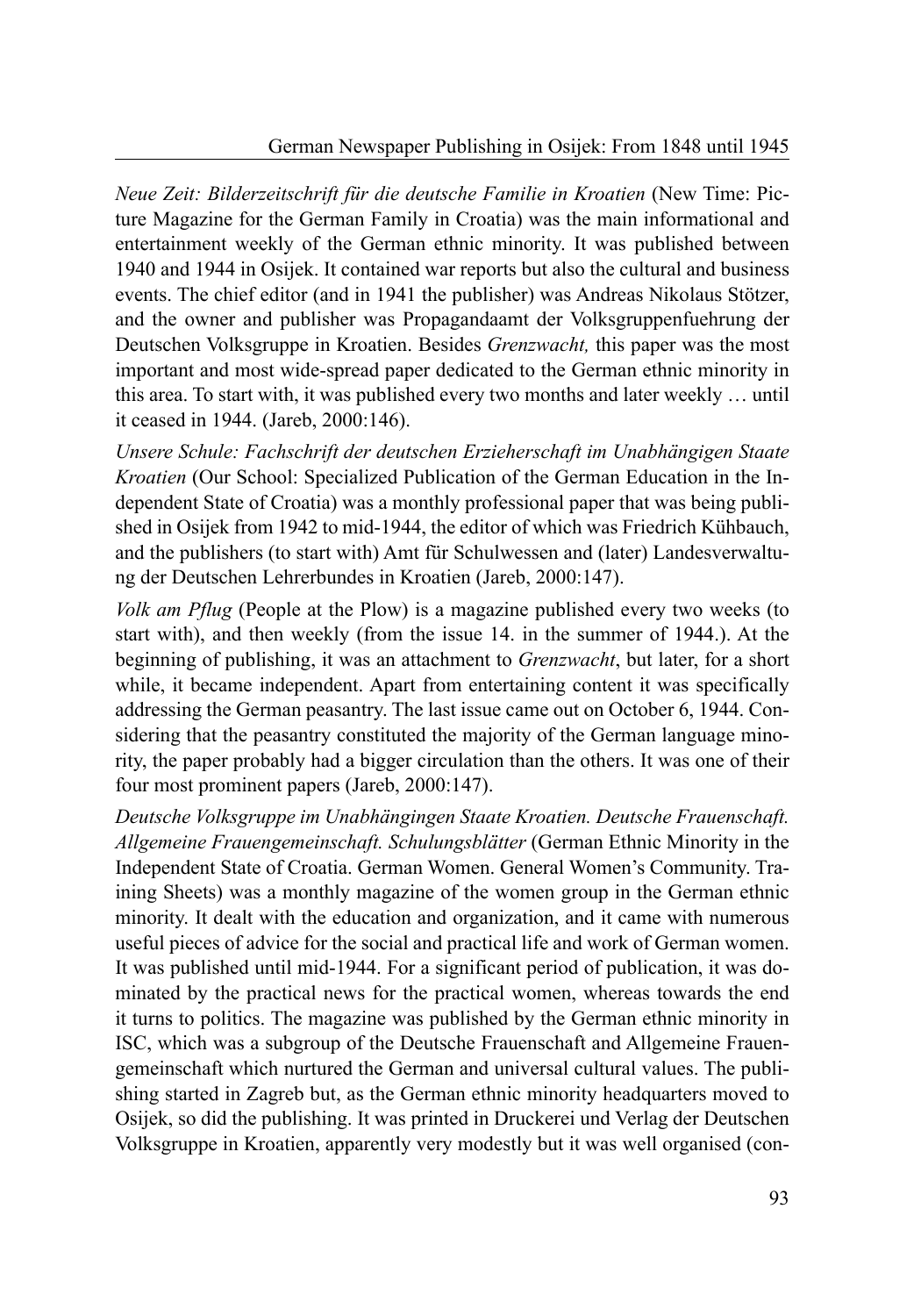sidering that by 1944 the whole of Slavonia became the war-field) (Kolar-Dimitrijević, 2003:318).

*Die Fanfare: Zeitung der Deutschen Jugend in Kroatien* (The Fanfare: Newspaper of the German Youth in Croatia) was very wide-spread and popular, illustrated political-informative bi-monthly, targeting German youth. It was published in Osijek as of January 15, 1942. All contents, without exception, were aligned with the age of the target group. The chief editor was Josef Gutpelet, and *Die Fanfare* was one of the four most prominent German papers of that period (Jareb, 2000:149).

*Die Gemeinschaft, Schulungsblatt für die Ortsgruppen der Deutschen Volksgruppe in Kroatien* (The Community, Training Sheet for the Local German Communities in Croatia) was a specialized, official monthly publication, also being published in Osijek. It was aiming at a narrow group of field officials. It dealt with education and organization of the local groups of German ethnic minority. There is only scant information about this publication, except that the editor was Tony Jaeger (Jareb, 2000:149-150).

*Junge Tat, Schulungsblätter der Deutschen Jugend im Unabhängigen Staate Kroatien* (Youths' Deed, Training Sheets for the German Youth in the Independent State of Croatia) was another specialized monthly published in Osijek, the aim of which was the education of and advice to the officials and the members of the mentioned group of German youth in ISC. There is not much data about this magazine, except that we know that issue 6 was published on March 1, 1942. *Soldatenbrief* (Soldier's Letter), a youth paper, was started in Osijek in 1943. The editor was Helga Brendl, and the publisher was Landesjugendführung der Deutschen Jugend in Kroatien. Its specificity was that youth and children contributed to the magazine, coming from German ethnic minority in ISC but also from Germany (Jareb, 2000:150).

*Verordungsblatt der Volksgruppenführung der Deutschen Volksgruppe im Unabhängigen Staate Kroatien* (Ordinance Bulletin of the Germans' National Leadership in the Independent State of Croatia) was a monthly magazine first published in Zagreb, but we tied it to Osijek. Its publisher and editor was Branimir Altgayer, the leader of the German ethnic minority, and the publication was their official voice governing the life of the German minority. It was started in May 1941, and was being published until 1944. It became one of the main resources for research (Jareb, 2000:151).

Other, less important papers, bulletins and calendars in German language for the members of the German ethnic minority in ISC in Osijek area (and Slavonia) were: *Deutsche Pressebriefe aus Kroatien* (German Press Letters from Croatia)*, Der Junge Kreis: Organ der Landesjugendführung für Kulturelles Schaffen* (Young Circle: the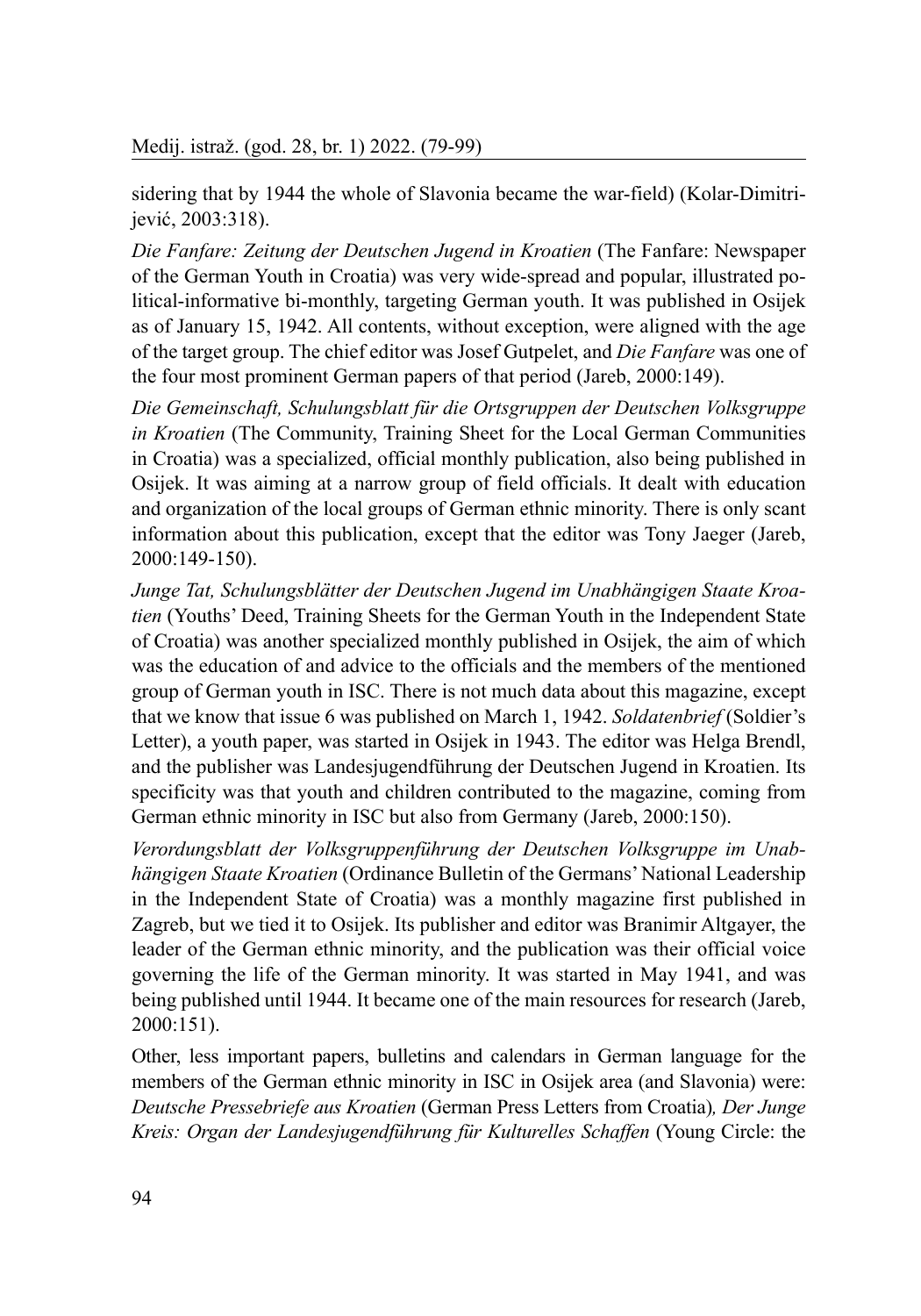Voice of the State Youth Leadership for Cultural Creation)*, Landesbefehl der deutschen Jugend in Kroatien* (Instructions for the German Youth in Croatia)*, Jahrbuch der Deutschen im Unabhängigen Staate Kroatien* (Yearbook of the Germans in the Independent State of Croatia)*, Volk am Pflug: Taschenkalendar* (People at Plow: Pocket Calendar )*, Vormerk-Kalender* (Reservation Calendar)*…* (Jareb, 2000:151-153).

# **Conclusion**

The history of Germans living in our areas is still marked by the legacy of Adolf Hitler. Even today, they talk more about their exodus after WW2, rather than about everything else, including the good things they did for this city and the surrounding area. Without faked modesty, there and then Germans started a number of things and their influence left a deep mark — this is known to all who have scratched under the surface of their own history and own culture. The German language was the language of culture, the "second mother tongue", the language of communication and cultural events.

Until the publication of the first Croatian language paper in Osijek*, Branislav*, in 1878, which not only appeared late but, was also not particularly successful, some of the mentioned publications reached their maturity and some already ceased to exist. Unfortunately, even the deserving ones have not been researched, to the extent to which the city of publication deserves. German newspaper publishing in the city was both vital and had a rich form and managed to shape itself into a custom and the need of (educated) readers.

Today we can say that those papers followed almost all aspects of life: politics, business, culture, everyday things, not only of the local community but also beyond it. They are distinctly precious for the research of Croatian publishing, cultural, political and business history. They were of magazine form and dealt with politics, science, arts and culture and gave their readers what they were interested in. Numerous Croats were their contributors.

Regarding the relationship between (all) German language papers and the local population, our culture, inter-national issues and the Slavic ideas, it must be said that their ultimate goal was never one of Germanisation, nor of Hungarisation. It could be said that they worked towards the cultural self-awareness of Croats. Throughout the period being addressed here, each of those German publications had its readership, a circle of people they reached out to and who, by their decision which publication to read, expressed their political orientation. Those were times when newspapers were important, when they were the "internet" and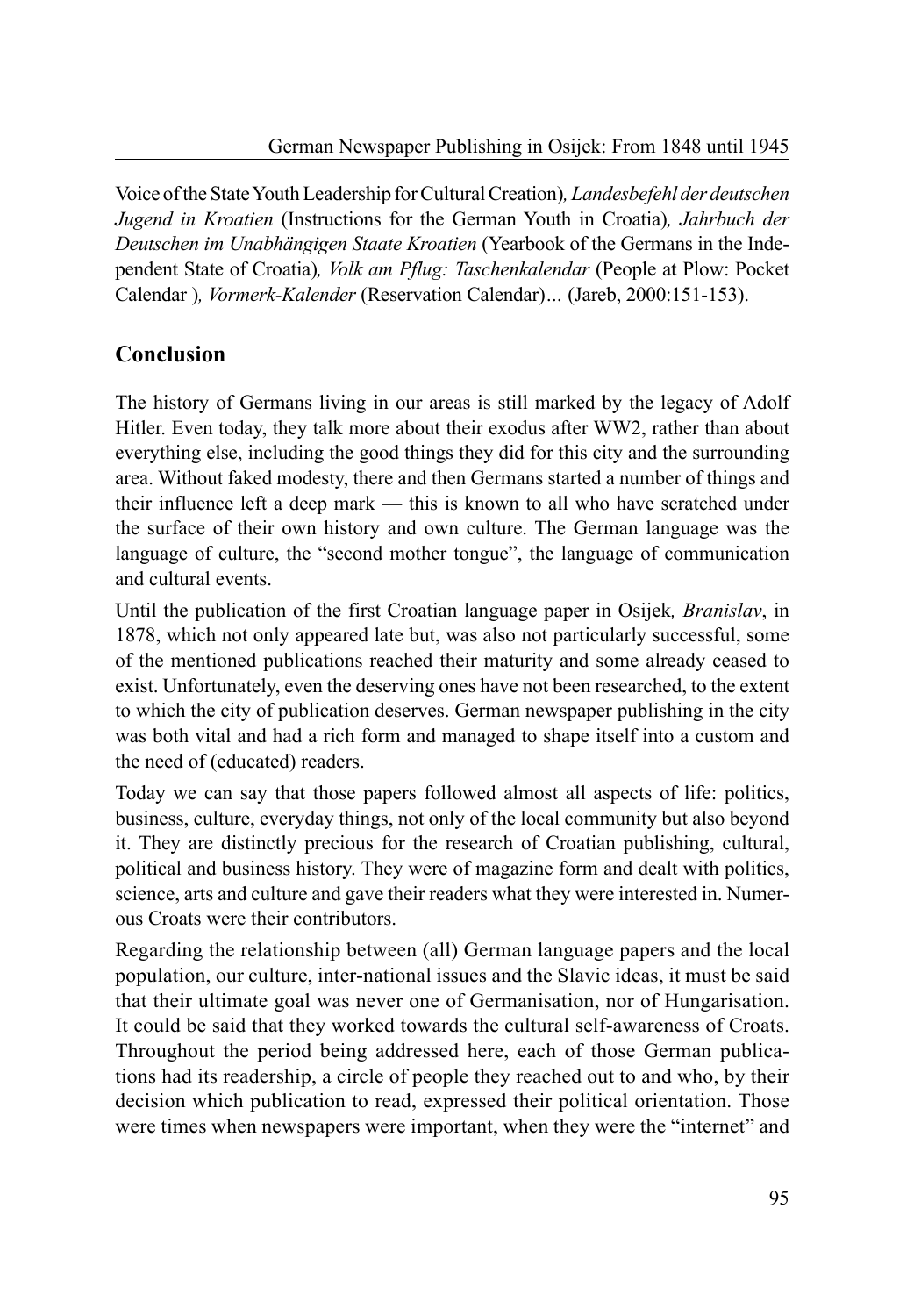Medij. istraž. (god. 28, br. 1) 2022. (79-99)

could be trusted more than the majority of publications (and Internet, of course) today.

Nowadays Osijek has only one paper. Whether it reflects the spirit of the city or not, this article is not the place to consider this. Neither are the questions of the consequences of that spirit; nevertheless, it is a fact that at one point the city had as many as four papers (in the German language) and that it probably peaked in its business, cultural and political power – this does indicate something.

### **ENDNOTES**

- <sup>1</sup> In the article written by Marina Vinaj (VGD 2002, p. 172), *Die Drau* ceases on August 1, 1932.
- <sup>2</sup> The first illustrated magazine in Croatian language was *Dom i svijet* and it was first published in 1888.
- 3 Although they are mentioned in references as additions to *Slavonischer Volksbote/Grenzwacht*, in the National and University Library in Zagreb they were catalogued as separate papers.

#### **REFERENCES**

- Belt, V. (2007) "Osječke novine "Slavonische Presse glavni pokretač izgradnje prve državne telefonske mreže u Hrvatskoj, u Osijeku 1894. godine", 157-183. In: G. Beus Richemberger (ed.): *Godišnjak Njemačke narodnosne zajednice…= VDG Jahrbuch*. Osijek: Njemačka narodnosna zajednica.
- Fruk, M. (2000) "Gospodarska tematika u osječkom tisku na njemačkom jeziku: Esseker Lokalblatt und Landbote (1864.-1869.) i Esseker Tagblatt (1874.)", 129-137. In: G. Beus Richemberger (ed.): *Godišnjak njemačke narodnosne zajednice…= VDG Jahrbuch*. Osijek: Njemačka narodnosna zajednica.
- Fruk, M. (1997) "Njemačko novinstvo u Osijeku", 29-34. In: G. Beus Richemberger (ed.): *Godišnjak njemačke narodnosne zajednice… = VDG Jahrbuch*. Osijek: Njemačka narodnosna zajednica.
- Fruk, M. (1998) "Počeci njemačkog novinstva u Osijeku", 79-83. In: G. Beus Richemberger (ed.): *Godišnjak njemačke narodnosne zajednice…= VDG Jahrbuch*. Osijek: Njemačka narodnosna zajednica.
- Geiger, V. (1991) "Nijemci u Hrvatskoj", *Migracijske i etničke teme* 7 (3-4), 319-334. https://hrcak.srce.hr/index.php?show=clanak&id\_clanak\_jezik=188059 (08-10-2021)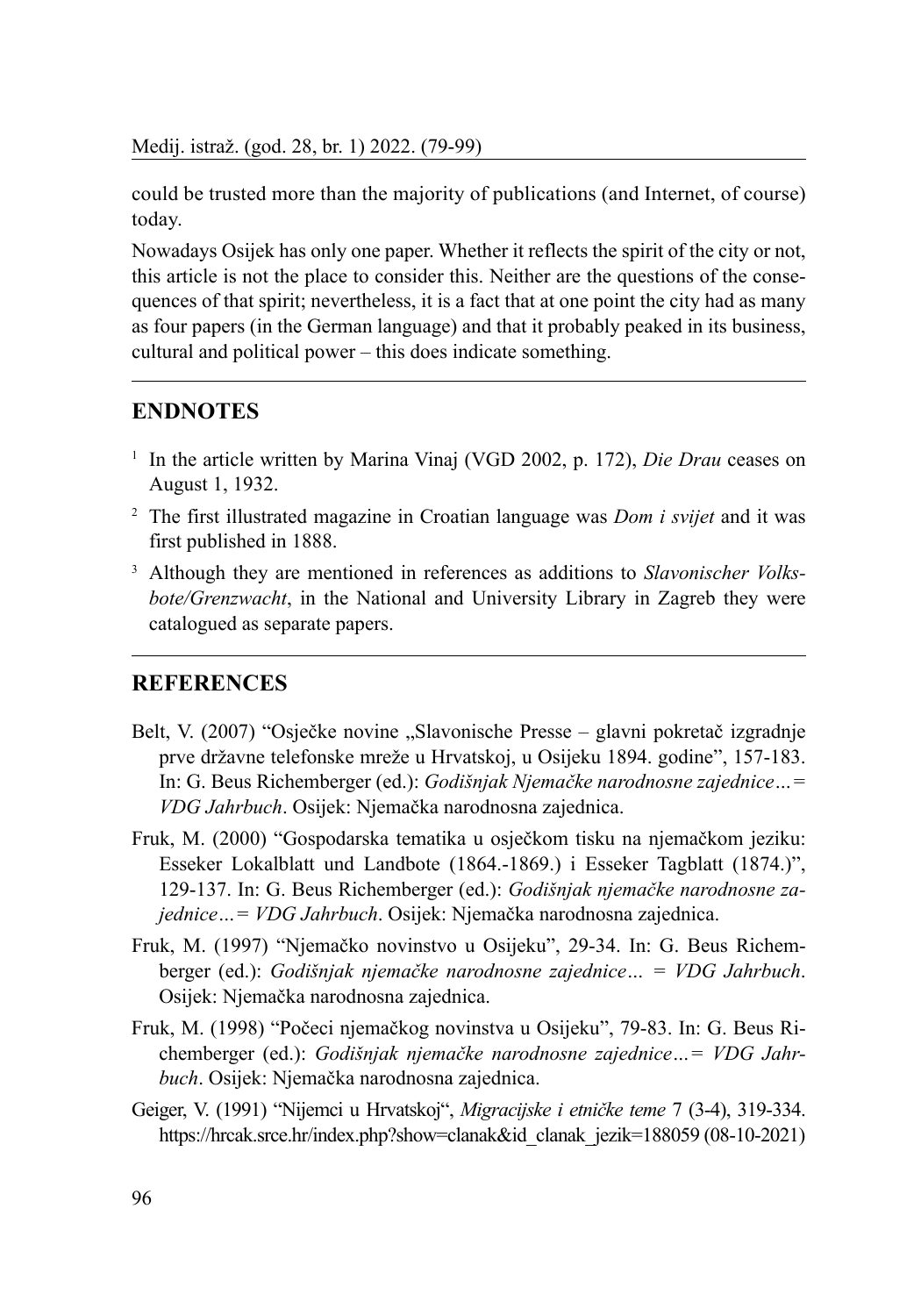- Horvat, J. (2003) *Povijest novinstva Hrvatske: 1771.-1939*. Zagreb: Golden marketing: Tehnička knjiga.
- Jareb, M. (2000) "Njemačko novinstvo i periodika u Nezavisnoj Državi Hrvatskoj: (1941.-1945.)", 139-172. In: G. Beus Richemberger (ed.): *Godišnjak njemačke narodnosne zajednice…= VDG Jahrbuch*. Osijek: Njemačka narodnosna zajednica.
- Kolar-Dimitrijević, M. (2003) "Osječki list "Schulungsblaetter" ili savjeti slavonskim Njemicama kako da se brinu o sebi, djeci, mladeži 1942. do 1944", 315-331. In: G. Beus Richemberger (ed.): *Godišnjak njemačke narodnosne zajednice…= VDG Jahrbuch*. Osijek: Njemačka narodnosna zajednica.
- Laszowski, E. (1923) "Prve osječke novine", *Hrvatski list* (11), June 14.
- Levak, T. (2013) "Osječke novine na njemačkom jeziku od 1848. do kraja Prvoga svjetskog rata", 247-266. In: R. Trischler (ed.): *Godišnjak njemačke zajednice = DG Jahrbuch.* Osijek: Njemačka zajednica Zemaljska udruga Podunavskih Švaba u Hrvatskoj.
- Malbaša, M. (1978) *Povijest tiskarstva u Slavoniji*. Zagreb: Hrvatsko bibliotekarsko društvo.
- Mlikota, J. (2011) "O početku osječkoga novinstva na hrvatskom jeziku", *Filologija*, 56, 83-110.
- Novak, B. (2007) "Smrtna presuda građanskom novinarstvu", *MediAnali: međunarodni znanstveni časopis za pitanja medija, novinarstva, masovnog komuniciranja i odnosa s javnostima,* 1 (2), 149-162.
- https://hrcak.srce.hr/index.php?show=clanak&id\_clanak\_jezik=65254 (11-02-2019)
- Obad, V. (2014) *Njemačko novinstvo Osijeka u promicanju građanske kulture.* Osijek: Njemačka zajednica - Zemaljska udruga Podunavskih Švaba u Hrvatskoj.
- Obad, V. (1989) *Slavonska književnost na njemačkom jeziku.* Osijek: Revija: Radničko sveučilište "Božidar Maslarić".
- Pejić, L. (2010) "Radnički pokret u Osijeku (1867.-1920)", *Essehist: časopis studenata povijesti i drugih društveno-humanističkih znanosti*, 2 (2), 36-43.
- https://hrcak.srce.hr/63804 (10-06-2019)
- Selthofer, J. & Jošavac, M. (2012), Rubrike u osječkim novinama od sredine 19. do sredine 20. stoljeća: osvrt na kontinuitet i promjene", *Libellarium* 5 (2), 121-142.
- Slawonischer Volksbote. https://stabikat.de/CHARSET=UTF-8/DB=1/FKT=1016/ FRM=Slawonischer%2BVolksbote/IMPLAND=Y/LNG=DU/LRSET=1/ SET=1/SID=74959b7c-0/SRT=YOP/TTL=1/SHW?FRST=5 (10-09-2021)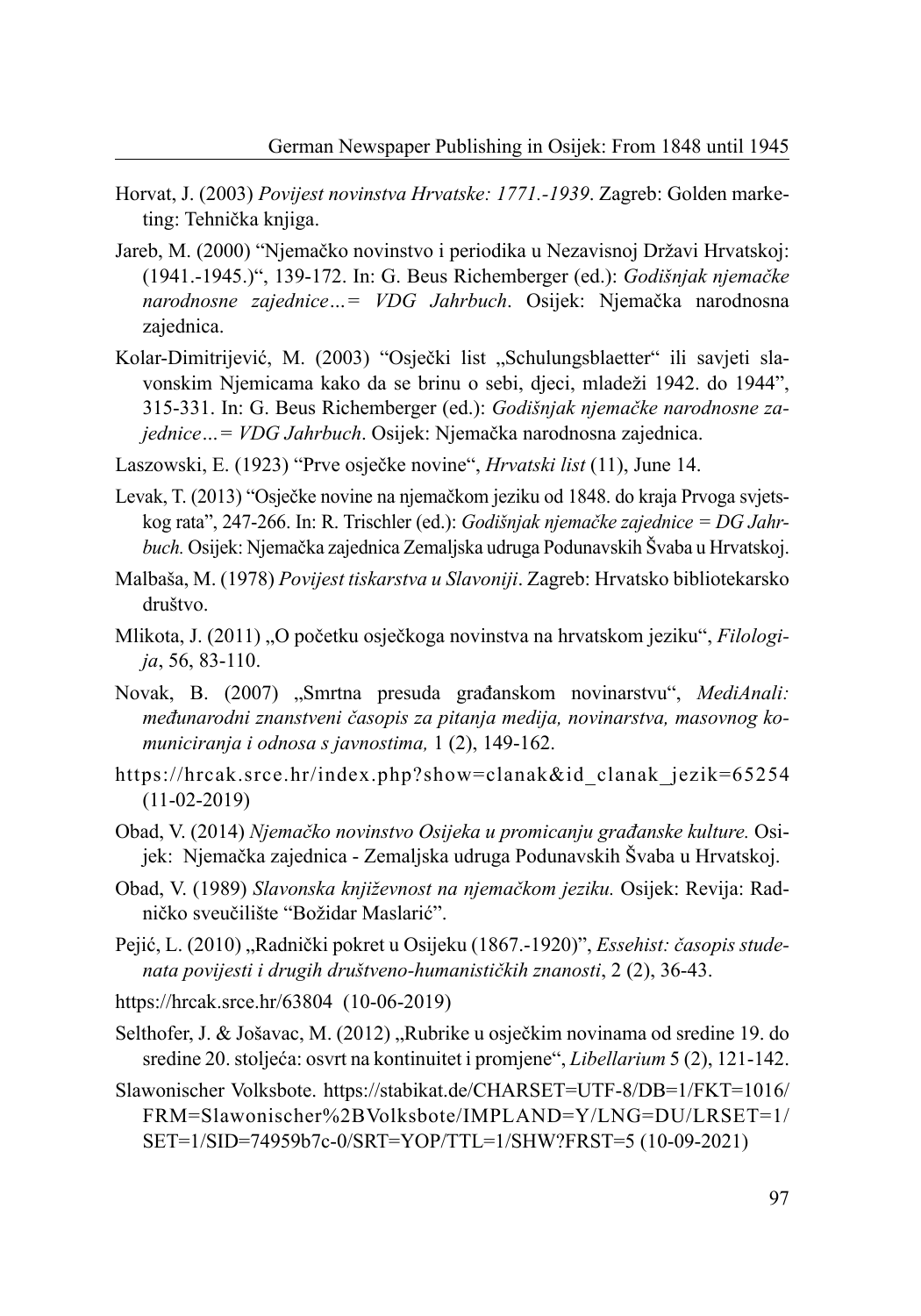- Sorokin, B. (2004) "Časopisi hrvatskoga izdavalačkog bibliografskog zavoda", *Vjesnik bibliotekara Hrvatske* 47 (1-2), 43-60.
- Vinaj, M. (2003), Građa za bibliografiju osječkih novina: 1848.-1945.", Knjižničar*stvo*: *glasnik Društva knjižničara Slavonije i Baranje*, 7 (1/2), str. 7-35.
- Vinaj, M. (2002) "Novine na njemačkom jeziku tiskane u Osijeku do početka Drugog svjetskog rata", 171-177. In: G. Beus Richemberger (ed.): *Godišnjak njemačke narodnosne zajednice…= VDG Jahrbuch.* Osijek: Njemačka narodnosna zajednica.
- Vinaj, M. (1998) *Povijest osječkih novina 1848-1945*. Osijek: Muzej Slavonije.
- Živaković-Kerže, Z. (1999) *S tradicionalnih na nove puteve: trgovina, obrt, industrija i bankarske ustanove grada Osijeka na prijelazu stoljeća od godine 1868. do 1918.* Zagreb: Hrvatski institut za povijest; Slavonski Brod: Podružnica za povijest Slavonije, Srijema i Baranje; Osijek: Društvo za hrvatsku povjesnicu.
- Živaković-Kerže, Z. (1996) *Urbanizacija i promet grada Osijeka na prijelazu stoljeća: (1868.-1918.).* Osijek: Društvo za hrvatsku povjesnicu.